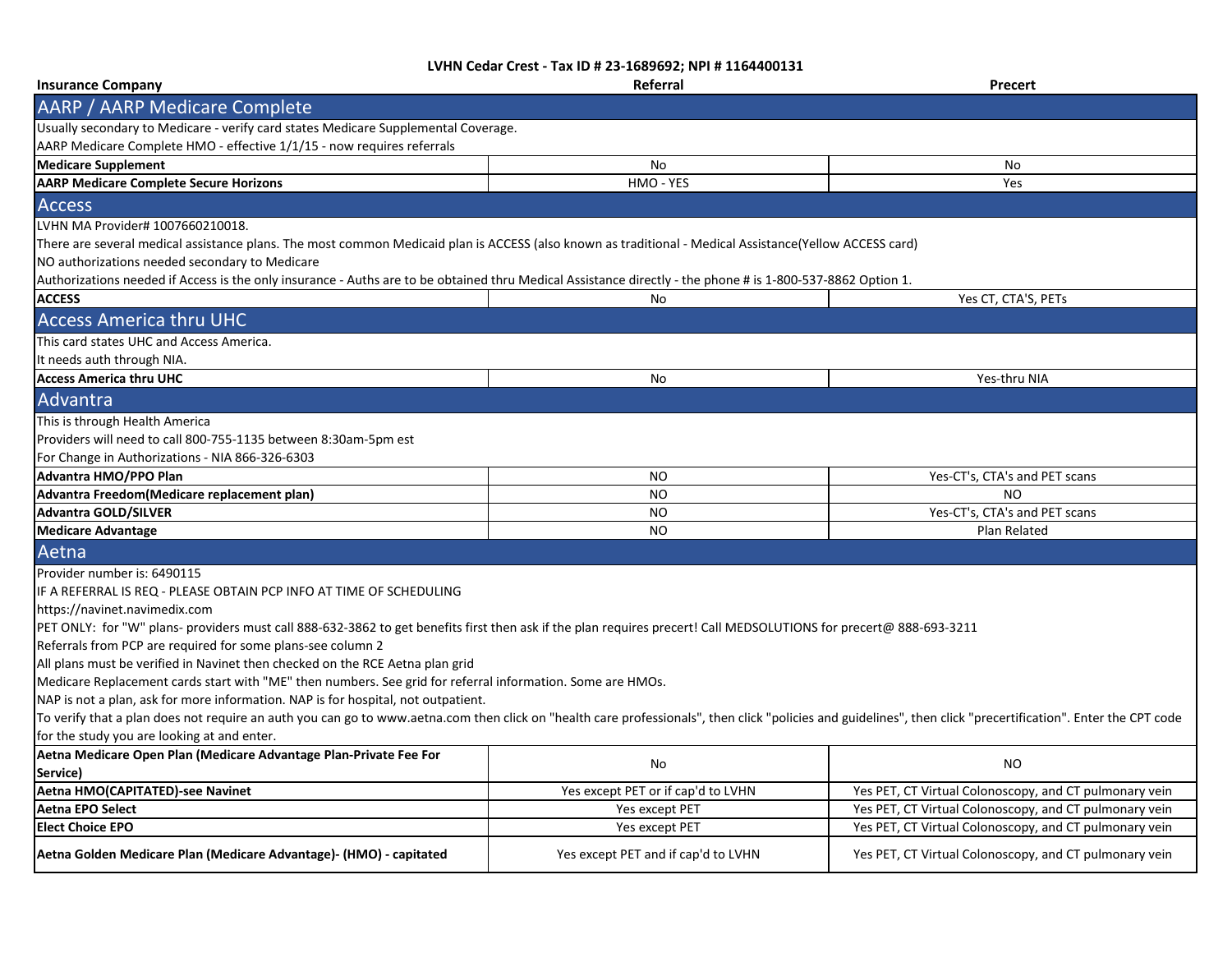| <b>Insurance Company</b>                                                                                                                                                                                                                                                                                                                                                                                                                                                                                                                                                                                                                                                                                                                                                                                                                                           | Referral                                                                        | Precert                                                |  |
|--------------------------------------------------------------------------------------------------------------------------------------------------------------------------------------------------------------------------------------------------------------------------------------------------------------------------------------------------------------------------------------------------------------------------------------------------------------------------------------------------------------------------------------------------------------------------------------------------------------------------------------------------------------------------------------------------------------------------------------------------------------------------------------------------------------------------------------------------------------------|---------------------------------------------------------------------------------|--------------------------------------------------------|--|
| Aetna                                                                                                                                                                                                                                                                                                                                                                                                                                                                                                                                                                                                                                                                                                                                                                                                                                                              |                                                                                 |                                                        |  |
| Open Choice PPO                                                                                                                                                                                                                                                                                                                                                                                                                                                                                                                                                                                                                                                                                                                                                                                                                                                    | No                                                                              | Yes PET, CT Virtual Colonoscopy, and CT pulmonary vein |  |
| <b>Aetna Open Access Managed Choice</b>                                                                                                                                                                                                                                                                                                                                                                                                                                                                                                                                                                                                                                                                                                                                                                                                                            | No                                                                              | Yes PET, CT Virtual Colonoscopy, and CT pulmonary vein |  |
| <b>Aetna Open Access Elect Choice</b>                                                                                                                                                                                                                                                                                                                                                                                                                                                                                                                                                                                                                                                                                                                                                                                                                              | No                                                                              | Yes PET, CT Virtual Colonoscopy, and CT pulmonary vein |  |
| Aetna - Medicare (PPO)                                                                                                                                                                                                                                                                                                                                                                                                                                                                                                                                                                                                                                                                                                                                                                                                                                             | <b>No</b>                                                                       | Yes PET, CT Virtual Colonoscopy, and CT pulmonary vein |  |
| <b>Aetna Choice POS</b>                                                                                                                                                                                                                                                                                                                                                                                                                                                                                                                                                                                                                                                                                                                                                                                                                                            | No, however if cap'd elsewhere needs to sign out of<br>network waiver           | Yes PET, CT Virtual Colonoscopy, and CT pulmonary vein |  |
| Aetna Signature thru Valley Preferred-all numbers, do not start with W                                                                                                                                                                                                                                                                                                                                                                                                                                                                                                                                                                                                                                                                                                                                                                                             | NO.                                                                             | N <sub>O</sub>                                         |  |
| <b>Meritain Valley Preferred</b>                                                                                                                                                                                                                                                                                                                                                                                                                                                                                                                                                                                                                                                                                                                                                                                                                                   | <b>No</b>                                                                       | Plan Related-look under Meritain                       |  |
| Aetna Affordable Health Choices PPO                                                                                                                                                                                                                                                                                                                                                                                                                                                                                                                                                                                                                                                                                                                                                                                                                                | Yes unless indicated on card                                                    | Yes PET, CT Virtual Colonoscpy, and CT pulmonary vein  |  |
| Aetna Open Access HMO                                                                                                                                                                                                                                                                                                                                                                                                                                                                                                                                                                                                                                                                                                                                                                                                                                              | No                                                                              | Yes PET, CT Virtual Colonoscopy, and CT pulmonary vein |  |
| Aetna Affordable Health Choices Indemnity                                                                                                                                                                                                                                                                                                                                                                                                                                                                                                                                                                                                                                                                                                                                                                                                                          | Yes unless indicated on card                                                    | Yes PET, CT Virtual Colonoscopy, and CT pulmonary vein |  |
| <b>Traditional Choice</b>                                                                                                                                                                                                                                                                                                                                                                                                                                                                                                                                                                                                                                                                                                                                                                                                                                          | Yes unless indicated on card                                                    | Yes PET, CT Virtual Colonoscopy, and CT pulmonary vein |  |
| <b>Open Access Aetna Select</b>                                                                                                                                                                                                                                                                                                                                                                                                                                                                                                                                                                                                                                                                                                                                                                                                                                    | Yes unless indicated on card                                                    | Yes PET, CT Virtual Colonoscopy, and CT pulmonary vein |  |
| <b>Managed Choice POS</b>                                                                                                                                                                                                                                                                                                                                                                                                                                                                                                                                                                                                                                                                                                                                                                                                                                          | Yes unless indicated on card                                                    | Yes PET, CT Virtal Colonoscopy, and CT pulmonary vein  |  |
| <b>Aetna Choice POS II</b>                                                                                                                                                                                                                                                                                                                                                                                                                                                                                                                                                                                                                                                                                                                                                                                                                                         | No, however if cap'd elsewhere out of network waiver<br>needs to be signed      | Yes PET, CT Virtual Colonoscopy, and CT pulmonary vein |  |
| Quality POS(possibly capitated)                                                                                                                                                                                                                                                                                                                                                                                                                                                                                                                                                                                                                                                                                                                                                                                                                                    | See card for details; if cap'd elsewhere needs to sign out of<br>network waiver | Yes PET, CT Virtual Colonoscopy, and CT pulmonary vein |  |
| <b>Aetna Better Health</b>                                                                                                                                                                                                                                                                                                                                                                                                                                                                                                                                                                                                                                                                                                                                                                                                                                         |                                                                                 |                                                        |  |
| PA Medicaid product so follows medical assistance guidelines<br>There are 2 different Aetna Better Health's. One is Medicaid and is NOT through Aetna (cannot be verified on Navinet) and one IS through Aetna (can be verified on Navinet).<br>If it is the product through Aetna, regular Aetna rules as far as a referral will need to be followed.<br>As of Jan 1, 2011 only PET SCAN'S need nd mailing address<br>Authorizations will have a 48 hour turnaround time.<br>Authorizations will be good for 60 days and are code specific.<br>As of 3/1/14 Aetna Better Health will need auth for CT, CTA, and PET's through Med Solutions. Call 1-800-575-4417.<br>There are Aetna Better Health policies thru multiple states (State will be printed on front of card). We are only in network with PA.<br>We are Out of Network with Aetna Better Health PCO. |                                                                                 |                                                        |  |
| "Through Aetna" Aetna Better Health                                                                                                                                                                                                                                                                                                                                                                                                                                                                                                                                                                                                                                                                                                                                                                                                                                | Follow regular Aetna referral guidelines                                        | Yes, for PET and CT Virtual Colonoscopy                |  |
| Aetna Better Health - Medicaid                                                                                                                                                                                                                                                                                                                                                                                                                                                                                                                                                                                                                                                                                                                                                                                                                                     | No                                                                              | <b>YES</b>                                             |  |
| <b>AliCare</b>                                                                                                                                                                                                                                                                                                                                                                                                                                                                                                                                                                                                                                                                                                                                                                                                                                                     |                                                                                 |                                                        |  |
| <b>Medicare Supplement</b>                                                                                                                                                                                                                                                                                                                                                                                                                                                                                                                                                                                                                                                                                                                                                                                                                                         |                                                                                 |                                                        |  |
| <b>Medicare Prime</b>                                                                                                                                                                                                                                                                                                                                                                                                                                                                                                                                                                                                                                                                                                                                                                                                                                              | No                                                                              | No                                                     |  |
| American Medical Security via Valley Preferred                                                                                                                                                                                                                                                                                                                                                                                                                                                                                                                                                                                                                                                                                                                                                                                                                     |                                                                                 |                                                        |  |
| Precertification requirements for CT, CTA, and PET vary per patient's plan                                                                                                                                                                                                                                                                                                                                                                                                                                                                                                                                                                                                                                                                                                                                                                                         |                                                                                 |                                                        |  |
| Precertification call: 1.800.232.5432, ext. 11510                                                                                                                                                                                                                                                                                                                                                                                                                                                                                                                                                                                                                                                                                                                                                                                                                  |                                                                                 |                                                        |  |
| <b>American Medical Security</b>                                                                                                                                                                                                                                                                                                                                                                                                                                                                                                                                                                                                                                                                                                                                                                                                                                   | No                                                                              | Plan related - call                                    |  |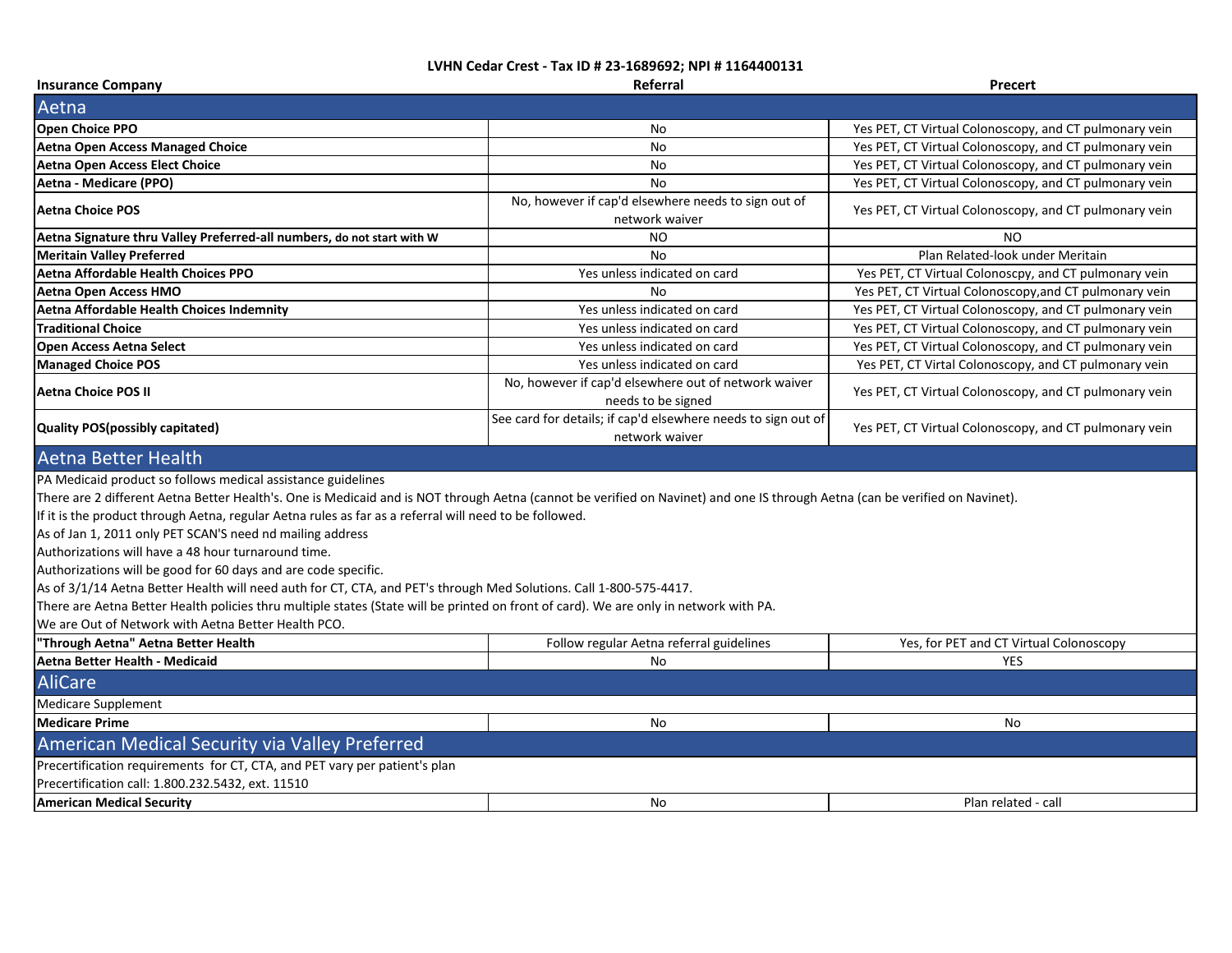| <b>Insurance Company</b>                                                                                  | Referral  | Precert                |
|-----------------------------------------------------------------------------------------------------------|-----------|------------------------|
| <b>American Progressive</b>                                                                               |           |                        |
| Provider ID: American Progressive                                                                         |           |                        |
| This is a Medicare replacement plan-this plan will REPLACE medicare.                                      |           |                        |
| No precertification is needed-follows Medicare guidelines                                                 |           |                        |
| <b>Medicare replacement</b>                                                                               | <b>NO</b> | <b>NO</b>              |
| AmeriHealth Administrators TPA via Valley Preferred                                                       |           |                        |
| This is now Independence Administrators                                                                   |           |                        |
| Call 1-877-385-6243 to check for precert.                                                                 |           |                        |
| AmeriHealth Administrators via Valley Preferred                                                           | No        | Plan related-must call |
| <b>AmeriHealth Caritas</b>                                                                                |           |                        |
| Provider ID: 60087                                                                                        |           |                        |
| NOT AmeriHealth or AmeriHealth Administrators TPA                                                         |           |                        |
| AS of 4/1/14 - call NIA 1-800-424-5657                                                                    |           |                        |
| AUTH NUMBERS START WITH NIA16.                                                                            |           |                        |
| Online precerting is now available                                                                        |           |                        |
| For Amerihealth Connect plans, call NIA 1-800-424-4920                                                    |           |                        |
| <b>AmeriHealth Caritas (Medical Assistance)</b>                                                           | No        | Yes                    |
| <b>Connect</b>                                                                                            | No        | Yes                    |
| <b>AmeriHealth Northeast</b>                                                                              |           |                        |
| Plan begins 3/1/13.                                                                                       |           |                        |
| Provider Service # is 1-888-208-7370.                                                                     |           |                        |
| For precertification call 1-888-498-0504.                                                                 |           |                        |
| If an office needs a phone number for their docs to do a peer to peer the phone number is 1-888-743-5551. |           |                        |
| AUTH NUMBERS START WITH NIA16NE.                                                                          |           |                        |
| As of 7/1/14 Amerihealth Northeast is precertified thru NIA                                               |           |                        |
| <b>AmeriHealth Northeast</b>                                                                              | No        | Yes-CT, CTA, PET       |
| AmeriHealth of New Jersey                                                                                 |           |                        |
| https://navinet.navimedix.com                                                                             |           |                        |
| Provider# 0002018000                                                                                      |           |                        |
| via Independence Blue Cross                                                                               |           |                        |
| Offer our Tax Id number if office asks for Provider number                                                |           |                        |
| Precerts through AmeriHealth call AIM 800.859.5288                                                        |           |                        |
| These need to be check in Navinet for capitation.                                                         |           |                        |
| <b>HMO</b>                                                                                                | Yes       | Yes- CT, PET and CTA   |
| <b>PPO</b>                                                                                                | Yes       | Yes- CT, PET and CTA   |
| <b>POS</b>                                                                                                | Yes       | Yes- CT, PET and CTA   |
| <b>HMO Plus</b>                                                                                           | No        | Yes-CT, CTA's, PET's   |
| <b>POS Plus</b>                                                                                           | No        | Yes-CT, CTA's, PET's   |
| 65                                                                                                        | Yes       | Yes-CT, CTA, PET       |
| AmeriHealth via Independence Blue Cross                                                                   |           |                        |
| SEE INDEPENDENCE BLUE CROSS                                                                               |           |                        |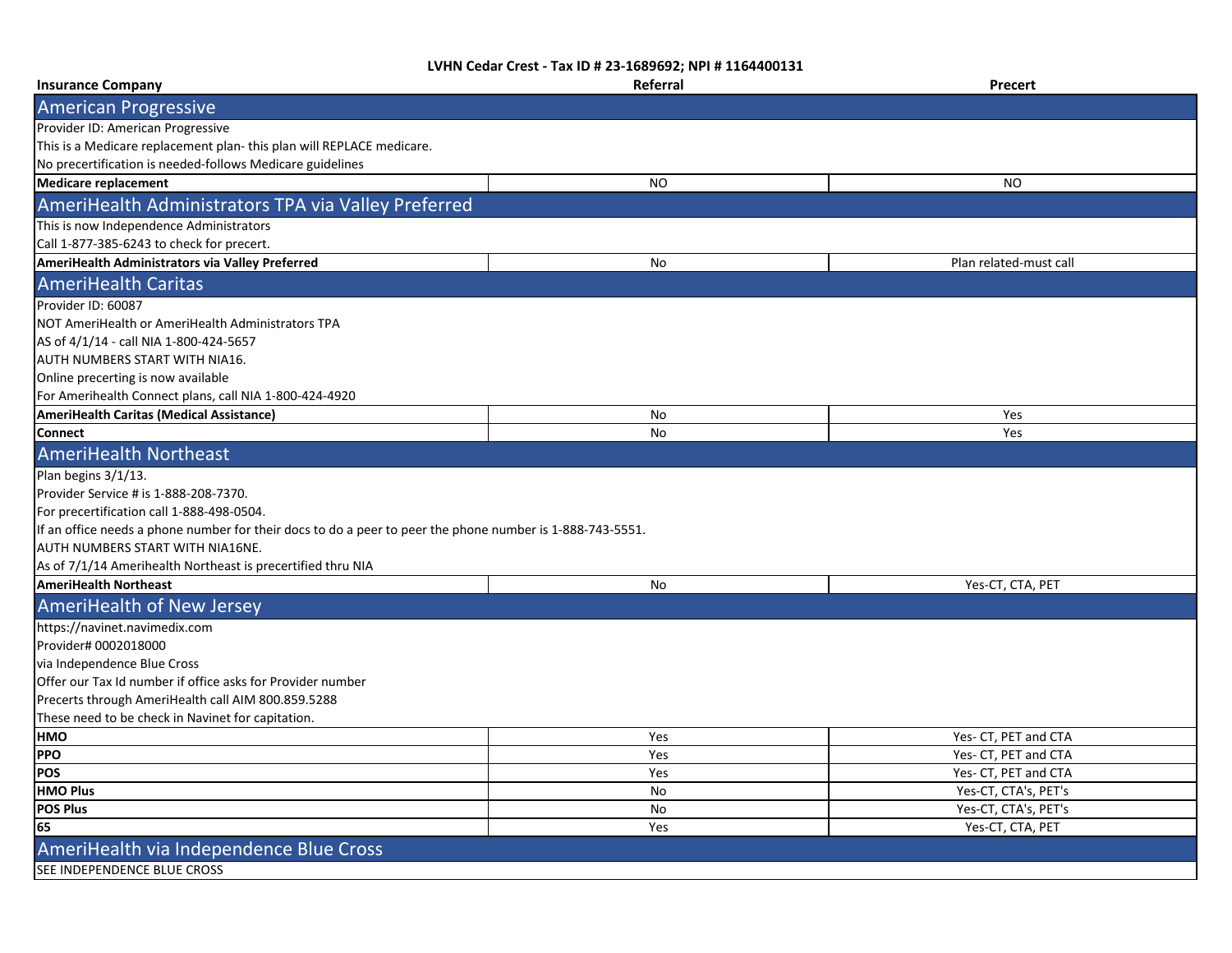| <b>Insurance Company</b>                                                                                                                                                                                        | Referral            | Precert                |
|-----------------------------------------------------------------------------------------------------------------------------------------------------------------------------------------------------------------|---------------------|------------------------|
| <b>AmeriHealth VIP Care</b>                                                                                                                                                                                     |                     |                        |
| This is NOT AmeriHealth Mercy.                                                                                                                                                                                  |                     |                        |
| LVH is "out of network" with this insurance, verify eligibility                                                                                                                                                 |                     |                        |
| This is a dual eligible Medicare replacement plan that began 1/1/14.                                                                                                                                            |                     |                        |
| <b>AM First Insurance Company</b>                                                                                                                                                                               |                     |                        |
| This is a supplemental insurance company. It can be supplemental to any insurance not just Medicare.                                                                                                            |                     |                        |
| This insurance will follow the rules of the primary insurance. If primary is in network and does not require auth, then AM First will be the same. If primary does need auth, have office call to double check. |                     |                        |
| Offices should call number on back of card to check for auth if primary needs auth.                                                                                                                             |                     |                        |
| Anthem www.anthem.com (BCBS)                                                                                                                                                                                    |                     |                        |
| This insurance is plan related for CT                                                                                                                                                                           |                     |                        |
| Office must call # on back of card if scheduling a CT                                                                                                                                                           |                     |                        |
| Ask office to check back of card for precertification requirements as a secondary insurance                                                                                                                     |                     |                        |
| AIM phone # is 1-877-291-0360                                                                                                                                                                                   |                     |                        |
| Does not need auth if secondary to Medicare.                                                                                                                                                                    |                     |                        |
| Anthem                                                                                                                                                                                                          | <b>No</b>           | Plan Related           |
| <b>Anthem Medicare Preferred PPO</b>                                                                                                                                                                            | <b>No</b>           | Plan Related - Call    |
| Assurant Health/Fortis via Valley Preferred                                                                                                                                                                     |                     |                        |
| <b>NOT Health AssurANCE</b>                                                                                                                                                                                     |                     |                        |
| John Alden Life Insurance Company                                                                                                                                                                               |                     |                        |
| <b>Assurant Health</b>                                                                                                                                                                                          | NO.                 | Plan related-must call |
| <b>BC/BS ILLINOIS</b>                                                                                                                                                                                           |                     |                        |
| Provider ID: BC/BS ILLINOIS                                                                                                                                                                                     |                     |                        |
| Auth is not required for CT'S, CTA'S or PET scans                                                                                                                                                               |                     |                        |
| <b>BC/BS of Kansas City</b>                                                                                                                                                                                     |                     |                        |
| Plan related - Authorizations are through Med Solutions. Call 1-888-693-3211                                                                                                                                    |                     |                        |
| <b>BC/BS Rhode Island</b>                                                                                                                                                                                       |                     |                        |
| Provider ID: BC/BS Rhode Island                                                                                                                                                                                 |                     |                        |
| Precerts go through Med Solutions by calling 1-888-693-3211. Auth's ARE NOT contrast related.                                                                                                                   |                     |                        |
| <b>BC/BS Rhode Island</b>                                                                                                                                                                                       | No                  | Yes                    |
| <b>BCBS Florida- Capital Blue Cross</b>                                                                                                                                                                         |                     |                        |
| Offices are to call 1-800-810-2583 for precerts.                                                                                                                                                                |                     |                        |
| <b>HHM</b>                                                                                                                                                                                                      | No                  | <b>YES</b>             |
| Beech Street Corporation (see Raytel Imaging)                                                                                                                                                                   |                     |                        |
| If a patient has insurance through Beechstreet their study should be scheduled through One Source Medical. Raytel Imaging was bought out by ONE SOURCE MEDICAL.                                                 |                     |                        |
| Call 1-800-453-0574 and hit "0" for scheduling to get confirmation number.                                                                                                                                      |                     |                        |
| <b>Beech Street</b>                                                                                                                                                                                             | Need Confirmation # | Need Confirmation #    |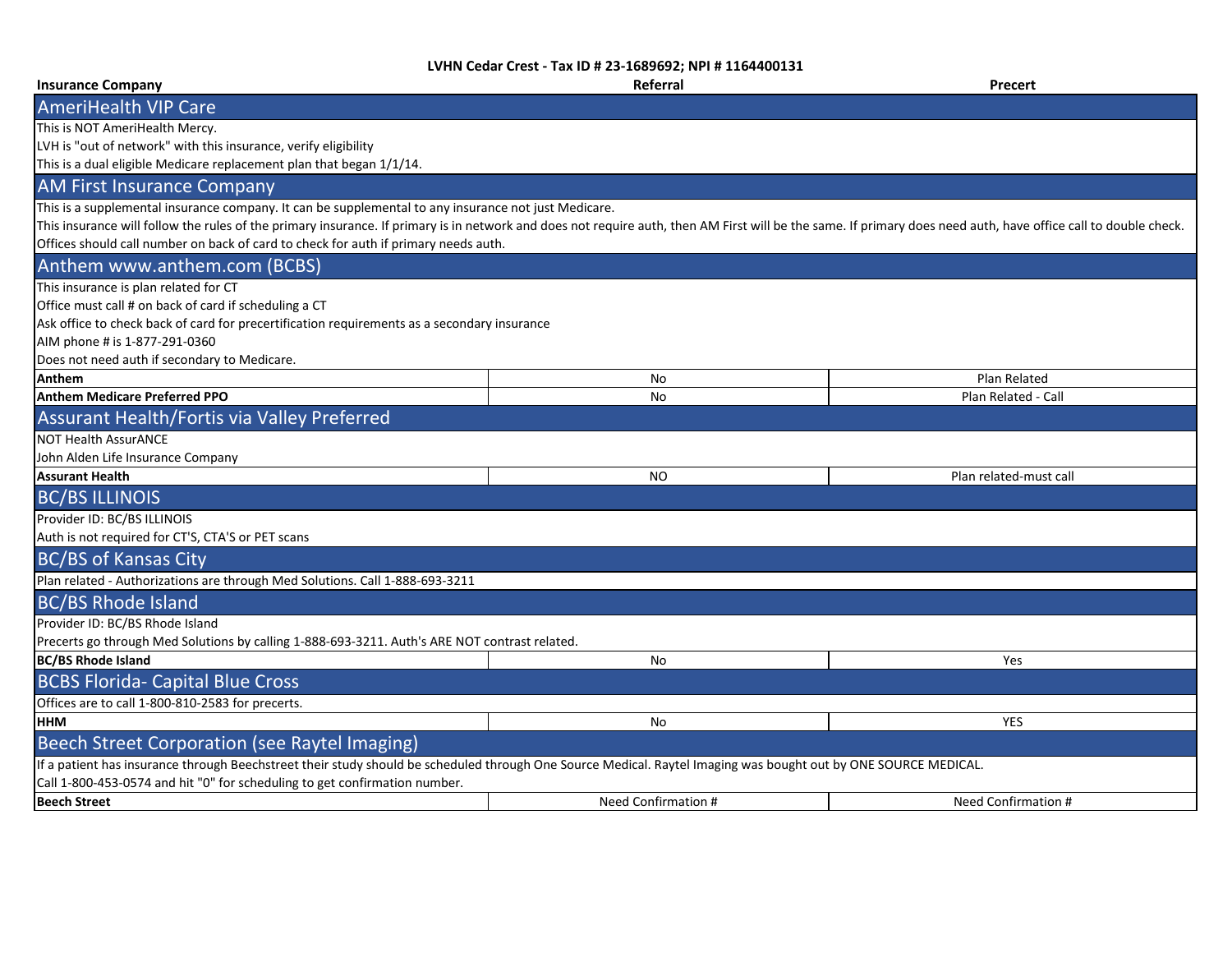| <b>Insurance Company</b>                                                                                                                                                                            | Referral                                              | Precert                                                  |
|-----------------------------------------------------------------------------------------------------------------------------------------------------------------------------------------------------|-------------------------------------------------------|----------------------------------------------------------|
| <b>Berkshire</b>                                                                                                                                                                                    |                                                       |                                                          |
| LVHN is Out of Network with Berkshire Health Partners.                                                                                                                                              |                                                       |                                                          |
| The Berkshire plan code can be used if there are no other In Network insurance company logos on the card, but remember patient will be held to Out of Network benefits for non - emergent services. |                                                       |                                                          |
| <b>Berkshire</b>                                                                                                                                                                                    | OON - Will be held to their Out of Network Benefits / | OON - Plan Related - Will be responsible for OON Charges |
|                                                                                                                                                                                                     | Charges for Non Emergent Services                     |                                                          |
| <b>Blair Mill (ICHP)-via Valley Preferred</b>                                                                                                                                                       |                                                       |                                                          |
| "Valley Preferred" must be on the card in order for LVI to be in par                                                                                                                                |                                                       |                                                          |
| If we are in par; office must call number on back of card for precertification for CTs.                                                                                                             |                                                       |                                                          |
| <b>Blue Card PPO</b>                                                                                                                                                                                |                                                       |                                                          |
| Use the BCBS Prefix List to Verify which state.                                                                                                                                                     |                                                       |                                                          |
| LVHN is In Network.                                                                                                                                                                                 |                                                       |                                                          |
| Blue Card PPO allows a member to use any BCBS network in the country.                                                                                                                               |                                                       |                                                          |
| Secondary to Medicare nothing needed.                                                                                                                                                               |                                                       |                                                          |
| For precertification requirements call number on back of card.                                                                                                                                      |                                                       |                                                          |
| Offices will have to have our company information entered manually, and auth will pend for facility check.                                                                                          |                                                       |                                                          |
| <b>Blue Card PPO</b>                                                                                                                                                                                | No                                                    | Plan Related-Call                                        |
| <b>Blue Choice (BCBS)</b>                                                                                                                                                                           |                                                       |                                                          |
| Check back of card for website need more details on what kind of insurance, if not available use BCBS Prefix List.                                                                                  |                                                       |                                                          |
| Secondary to Medicare or Medicare Replacement nothing needed.                                                                                                                                       |                                                       |                                                          |
| <b>Blue Choice</b>                                                                                                                                                                                  | <b>Plan Related-Call</b>                              | Plan Related-Call                                        |
| <b>BlueCross/Blue Shield of South Carolina</b>                                                                                                                                                      |                                                       |                                                          |
| Offices should call NIA for authorizations at 1-866-500-7664                                                                                                                                        |                                                       |                                                          |
| <b>BC/BS of South Carolina</b>                                                                                                                                                                      | No                                                    | Yes                                                      |
| <b>Blue Cross Blue Shield (BCBS)</b>                                                                                                                                                                |                                                       |                                                          |
| Can be out of state card.                                                                                                                                                                           |                                                       |                                                          |
| Use BCBS Prefix List of State is not visible on card.                                                                                                                                               |                                                       |                                                          |
| Check back of card for website; the abbreviation for the state will be within the website and this is how to determine if it is out of state. If this is the case; call number on card to           |                                                       |                                                          |
| determine if precert is needed for CTs.                                                                                                                                                             |                                                       |                                                          |
| No authorization is needed secondary to Medicare                                                                                                                                                    |                                                       |                                                          |
| Use BCBS button for entire listing of BCBS plans.                                                                                                                                                   |                                                       |                                                          |
| The following number can be called for any insurance card that has the word "blue" on it. This number will direct to the correct state if office cannot confirm website.                            |                                                       |                                                          |
| BLUE CARD number: 1-800-676-2583 - Press option 5 and speak the 3 letter prefix of the card.                                                                                                        |                                                       |                                                          |
| <b>OUT OF STATES</b>                                                                                                                                                                                | No                                                    | Plan Related-Call                                        |
| Premera (Washington)                                                                                                                                                                                | Yes                                                   | Plan Related                                             |
| <b>BC/BS of Tennessee</b>                                                                                                                                                                           | Plan related                                          | <b>Plan Related</b>                                      |
| <b>BlueCross BlueShield Access Care (BCBS)</b>                                                                                                                                                      |                                                       |                                                          |
| Check front and back of card for website information                                                                                                                                                |                                                       |                                                          |
| <b>BCBS Access Care</b>                                                                                                                                                                             | No                                                    | Plan Related-Call                                        |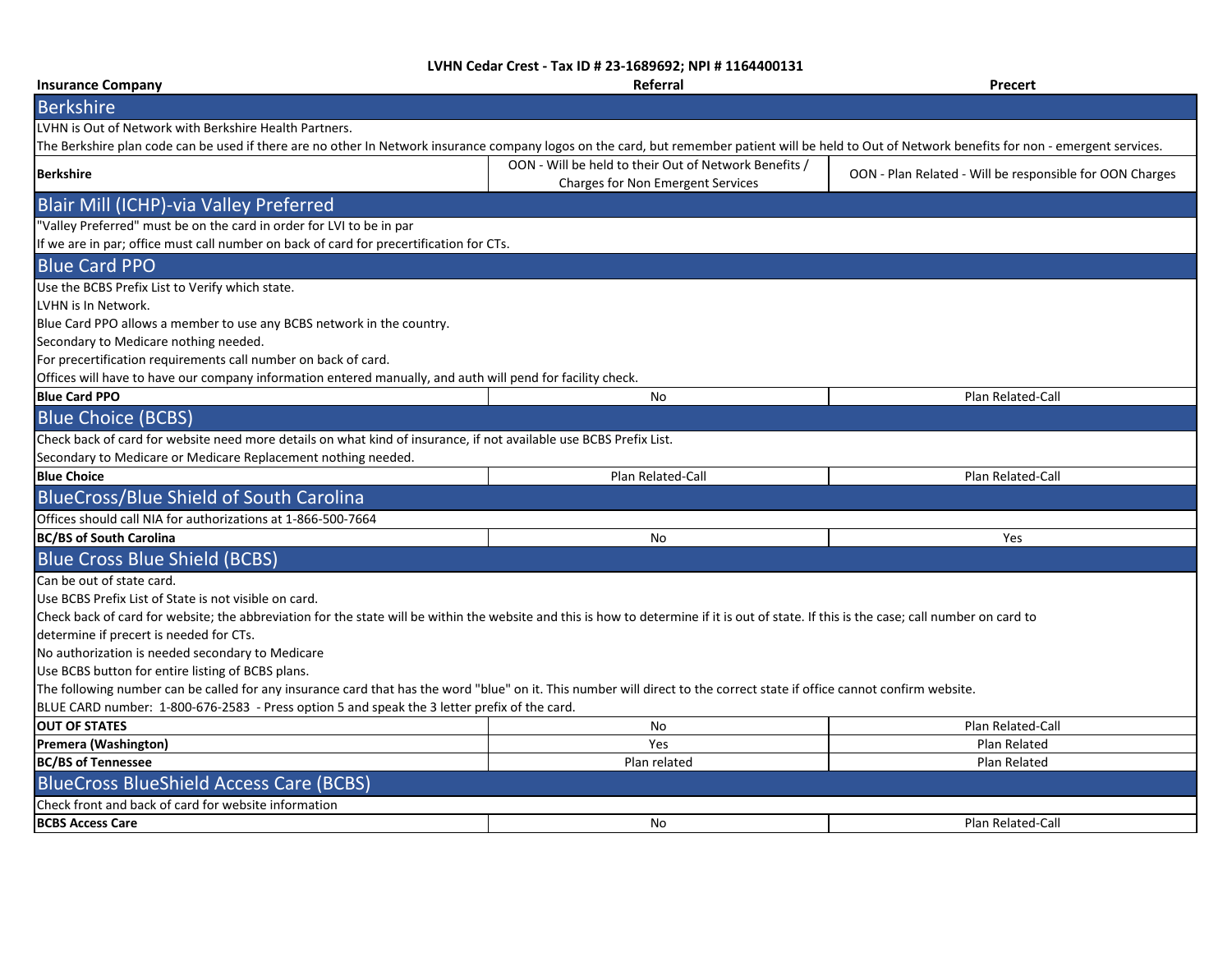| <b>Insurance Company</b>                                                                                                                                                  | Referral     | Precert      |
|---------------------------------------------------------------------------------------------------------------------------------------------------------------------------|--------------|--------------|
| <b>Blue Cross Blue Shield of Tennessee</b>                                                                                                                                |              |              |
| This out-of-state insurance is still plan related.                                                                                                                        |              |              |
| To verify if precert is required contact MEDSolutions 1-888-693-3211 or precert online www.medsolutionsonline.com (no date of service is required).                       |              |              |
| <b>BlueCross BlueShield Tennessee</b>                                                                                                                                     | Plan related | Plan Related |
| BlueCross of Northeastern PA www.bcnepa.com (BCBS)                                                                                                                        |              |              |
| www.bcnepa.com                                                                                                                                                            |              |              |
| NOT Capital Blue Cross or Highmark Blue Shield                                                                                                                            |              |              |
| You can verify if authorization is needed thru Navinet.                                                                                                                   |              |              |
| Ask office to check back of card for website                                                                                                                              |              |              |
| If website is bcnepa.com: Prior authorizations are required for CT, CTA, PET.                                                                                             |              |              |
| Secondary to Medicare or Medicare Replacement nothing needed.                                                                                                             |              |              |
| If patient has a Blue Card plan, offices with have to have our company information entered manually, and auth will pend for facility check.                               |              |              |
| <b>BlueCare Security - Medicare Supplement</b>                                                                                                                            | No           | No           |
| <b>BlueCare Senior - Medicare Supplement</b>                                                                                                                              | No           | No           |
| <b>Security 65</b>                                                                                                                                                        | No           | No           |
| <b>First Priority Life</b>                                                                                                                                                | No           | Yes          |
| <b>First Priority Health</b>                                                                                                                                              | No           | Yes          |
| <b>BlueCare Traditional</b>                                                                                                                                               | No           | Yes          |
| <b>BlueCare PPO</b>                                                                                                                                                       | No           | Yes          |
| <b>BlueCare Comprehensive</b>                                                                                                                                             | No           | Yes          |
| <b>Afforda Blue</b>                                                                                                                                                       | <b>No</b>    | Yes          |
| <b>Blue Care QHD EPO</b>                                                                                                                                                  | No           | Yes          |
| <b>Bravo health</b>                                                                                                                                                       |              |              |
| Provider ID: BRAVO HEALTH                                                                                                                                                 |              |              |
| LVH is not in network and members can not come here for services                                                                                                          |              |              |
| Patients must utilize facilities in the area they live (ex: Pottstown, Willowgrove)                                                                                       |              |              |
| As of 9/11/13 is now Cigna-Health Spring and is still out of network.                                                                                                     |              |              |
| <b>BUILDERS BENEFITS (VALLEY PREFERRED)</b>                                                                                                                               |              |              |
| This is thru Health America                                                                                                                                               |              |              |
| Needs AUTHORIZATION for Ct's Cta's and Pet scans                                                                                                                          |              |              |
| <b>Capital Blue Cross</b>                                                                                                                                                 |              |              |
| LVHN Provider #390133                                                                                                                                                     |              |              |
| NIA AUTH'S ARE NOT IV CONTRAST SPECIFIC                                                                                                                                   |              |              |
| If office says PEBTF: Must ask office if card is Capital Blue                                                                                                             |              |              |
| If office says PEBTF and it is NOT Cap Blue, see PEBTF under letter P.                                                                                                    |              |              |
| YWW & YWK prefix is Sr Blue and does require auth for PET & CT thru NIA.                                                                                                  |              |              |
| For precertification call: NIA 888.203.1423 or *precertification is now available on line through http://www.radmd.com/                                                   |              |              |
| For the new BCBS Florida prefix HHM auth's offices are to call 1-888-376-6544.                                                                                            |              |              |
| As of 8/1/13, Keystone Central requires referrals for arthrograms.                                                                                                        |              |              |
| As of 1/1/14, Keystone Central has 2 new plans called Value HMO. These are considered out of network with LVHN. You will see 2 new prefixes for these plans: YWJ and YWN. |              |              |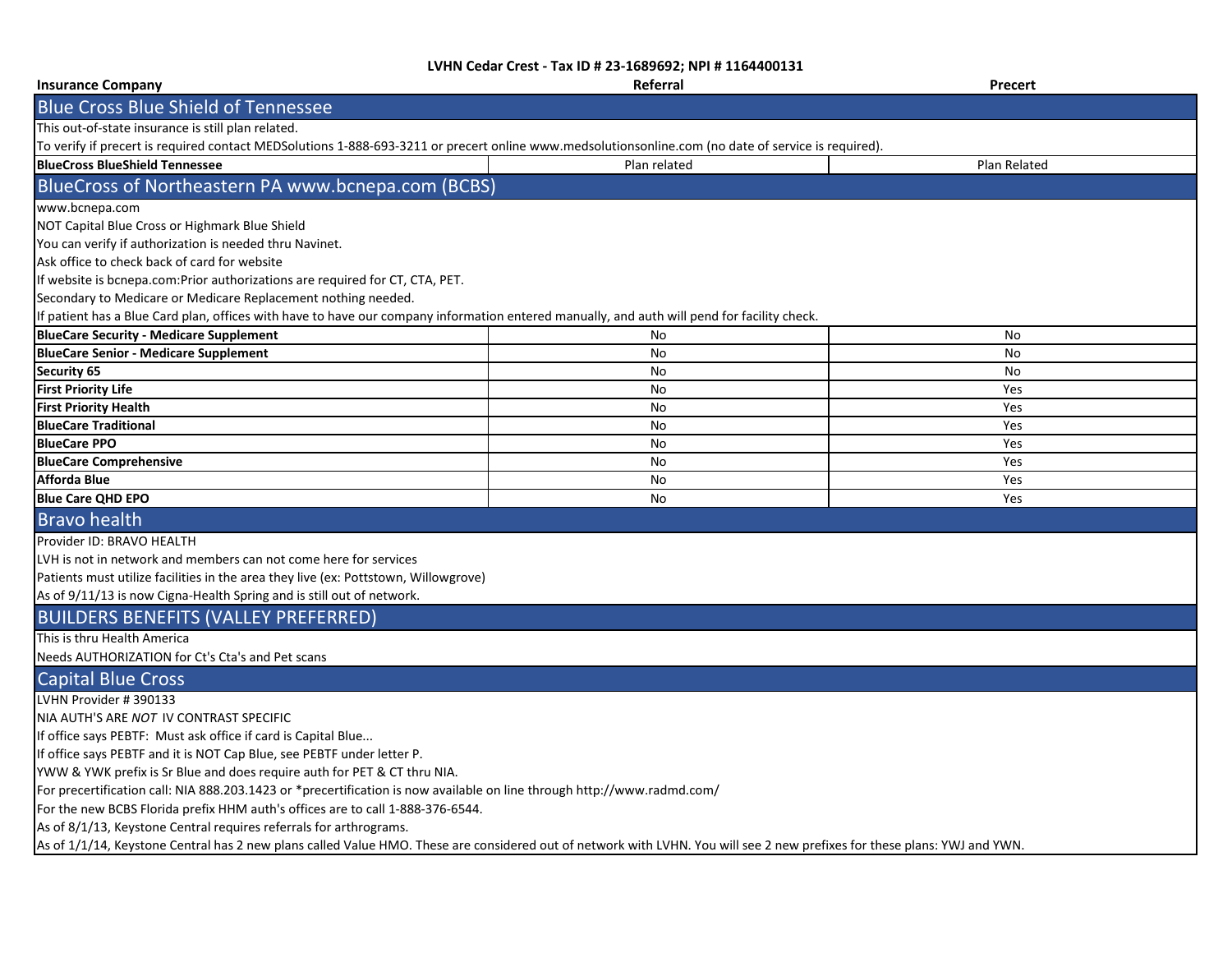| <b>Insurance Company</b>                                                                                                                                                                                                                                                                                                                               | $C_1C_2C - T(X_1D + Z) - 100JUZ$<br>Referral                    | <b>Precert</b>                                      |
|--------------------------------------------------------------------------------------------------------------------------------------------------------------------------------------------------------------------------------------------------------------------------------------------------------------------------------------------------------|-----------------------------------------------------------------|-----------------------------------------------------|
| <b>Capital Blue Cross</b>                                                                                                                                                                                                                                                                                                                              |                                                                 |                                                     |
| As of 4/1/14 all CBC plans that are not a "traditional" plan will need auth for CT's, CTA's. Usually the "traditional" plans will have that word on the card. To play it safe we may tell                                                                                                                                                              |                                                                 |                                                     |
| offices to check for auth on all Capital plans.                                                                                                                                                                                                                                                                                                        |                                                                 |                                                     |
| PET studies require authorizations regardless of the type of plan.                                                                                                                                                                                                                                                                                     |                                                                 |                                                     |
| Keystone Central Value HMO-prefix YWJ and YWN                                                                                                                                                                                                                                                                                                          | Out of network - May not use LVHN for elective srvs             | Out of Network - May not use LVHN for elective srvs |
| Everything other than "traditional" plans                                                                                                                                                                                                                                                                                                              | No                                                              | Yes                                                 |
| YWW/YWK- Senior Blue                                                                                                                                                                                                                                                                                                                                   | NO                                                              | YES-PET, CT and CTA's                               |
| <b>PEB - PEBTF</b>                                                                                                                                                                                                                                                                                                                                     | No                                                              | Yes- CT, PET and CTA                                |
| PFP - PEBTF - (IF SECONDARY, NO AUTH NEEDED)                                                                                                                                                                                                                                                                                                           | $\mathsf{No}$                                                   | Yes- CT, PET and CTA                                |
| <b>BCBS Florida-Prefix HHM</b>                                                                                                                                                                                                                                                                                                                         | <b>No</b>                                                       | Yes                                                 |
| YWV - Keystone Central                                                                                                                                                                                                                                                                                                                                 | Needs referrals for arthrograms only. No to everything<br>else. | Yes- CT, PET and CTA                                |
| ZZC, ZZD and ZZP                                                                                                                                                                                                                                                                                                                                       | No                                                              | Plan Related                                        |
| CareFirst BlueCross BlueShield (BCBS)                                                                                                                                                                                                                                                                                                                  |                                                                 |                                                     |
| Check card for website<br>Secondary to Medicare or Medicare Replacement nothing needed.<br>For auth call 866-773-2884                                                                                                                                                                                                                                  |                                                                 |                                                     |
| <b>BlueChoice Open Access</b>                                                                                                                                                                                                                                                                                                                          | Yes ALL-except CT, PET and CTA                                  | Yes- CT, PET and CTA                                |
| <b>BlueChoice HMO</b>                                                                                                                                                                                                                                                                                                                                  | Yes ALL-except CT, PET and CTA                                  | Yes- CT, PET and CTA                                |
| <b>BlueChoice Preferred (PPO)</b>                                                                                                                                                                                                                                                                                                                      | No                                                              | Plan Related-Call                                   |
| Caremark                                                                                                                                                                                                                                                                                                                                               |                                                                 |                                                     |
| Caremark is a discount drug plan not a medical plan<br>Must ask for more detailed information                                                                                                                                                                                                                                                          |                                                                 |                                                     |
| <b>Carpenter's (BCBS)</b>                                                                                                                                                                                                                                                                                                                              |                                                                 |                                                     |
| Provider ID: Carpenter's (BCBS)<br>This is a BC/BS plan.                                                                                                                                                                                                                                                                                               |                                                                 |                                                     |
| Carpenter's                                                                                                                                                                                                                                                                                                                                            | <b>NO</b>                                                       | <b>NO</b>                                           |
| <b>Central PA Teamsters</b>                                                                                                                                                                                                                                                                                                                            |                                                                 |                                                     |
| <b>Provider ID: Central PA Teamsters</b><br>All cards must be checked for PRECERTIFICATION of CT & PET/CTs UNLESS all of the following words are on the card together: Central Teamsters PA Health and Welfare Fund;<br>Devon; Health Assurance. This is the only card that we are sure does NOT require precertification. All others must be checked. |                                                                 |                                                     |
| <b>CHAMPVA</b>                                                                                                                                                                                                                                                                                                                                         |                                                                 |                                                     |
| Call the number on back of card to inquire if precerts are needed.<br>Secondary to Medicare no authorization is required.<br>CHAMPVA is NOT Tricare.                                                                                                                                                                                                   |                                                                 |                                                     |
| If a patient has CHAMPVA in addition to another health insurance, CHAMPVA is Secondary unless the other insurance is Medicaid, Crime victims and policies indicating CHAMPVA supplement.                                                                                                                                                               |                                                                 |                                                     |
| ChampVA                                                                                                                                                                                                                                                                                                                                                | No                                                              | Plan Related-Call                                   |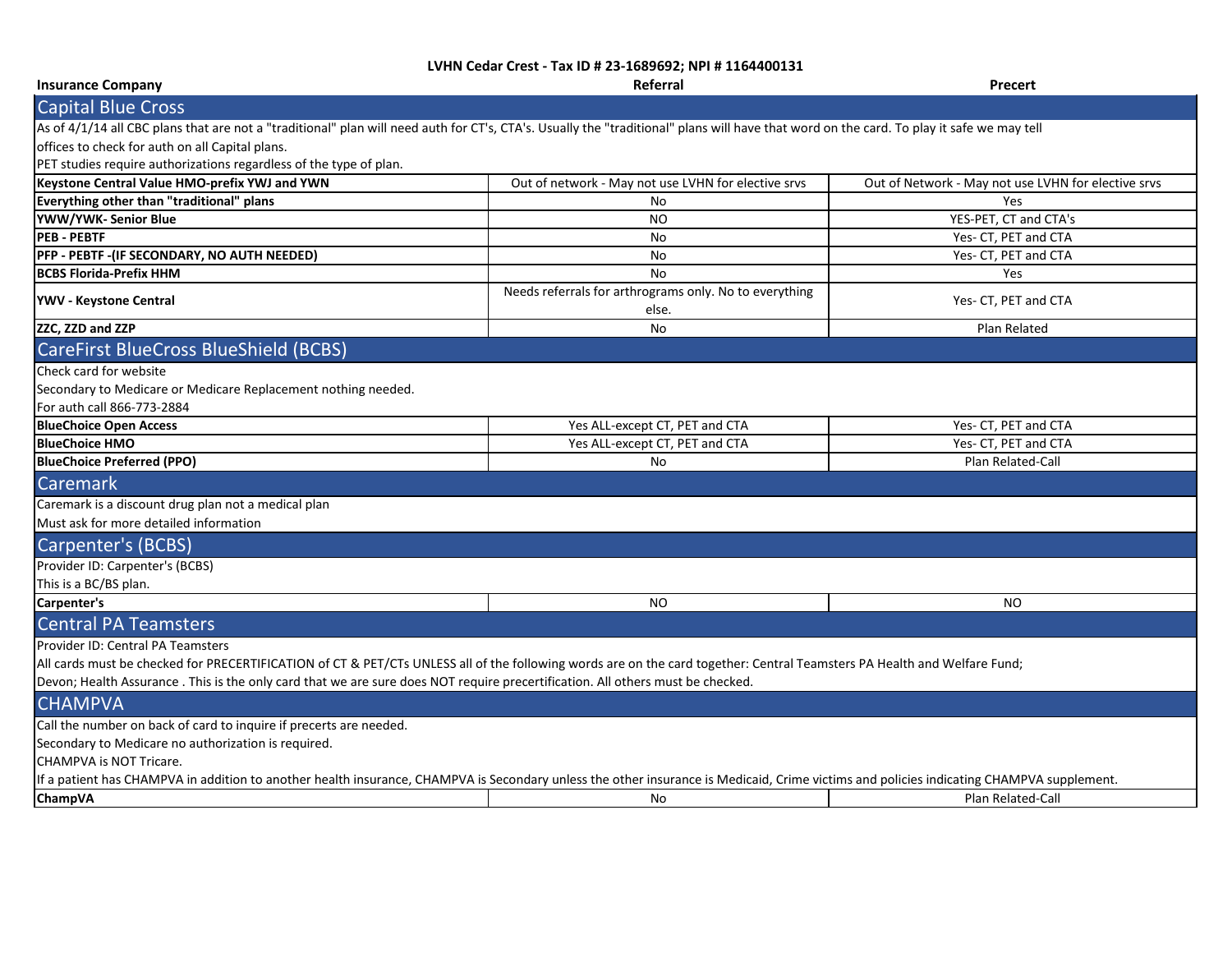| <b>Insurance Company</b>                                                                                                                                | Referral                              | <b>Precert</b>                                        |
|---------------------------------------------------------------------------------------------------------------------------------------------------------|---------------------------------------|-------------------------------------------------------|
| Choice Plus / Populytics                                                                                                                                |                                       |                                                       |
| Through Spectrum Administrators                                                                                                                         |                                       |                                                       |
| Plan for LVHN employees                                                                                                                                 |                                       |                                                       |
| Customer Service 484-884-0417                                                                                                                           |                                       |                                                       |
| CT VIRTUAL COLONOSCOPIES, CTA CORONARY AND PET CT'S REQUIRE A PRIOR AUTHORIZATION.                                                                      |                                       |                                                       |
| Providers should call 484-884-0417                                                                                                                      |                                       |                                                       |
| Calcium scoring is covered as screening                                                                                                                 |                                       |                                                       |
| Demographics and other info needs to be faxed to 484-884-0008.                                                                                          |                                       |                                                       |
| <b>Choice Plus</b>                                                                                                                                      | No                                    | YES-PET, CT VIRTUAL, CTA Coronary                     |
| Cigna Healthcare via Valley Preferred                                                                                                                   |                                       |                                                       |
| Use the Cigna Review Sheet on RCE Homepage to verify plan codes.                                                                                        |                                       |                                                       |
| No Paper referrals for ANY study - Only a RX(script) is necessary                                                                                       |                                       |                                                       |
| For pre-certifications of CT Scans call MEDSolutions 888.693.3211 OR precert on line www.medsolutionsonline.com                                         |                                       |                                                       |
| Cigna that is secondary to MEDICARE does NOT need to be precerted as of July 1 2006                                                                     |                                       |                                                       |
| Cigna secondary to all other insurances is still Plan Related.                                                                                          |                                       |                                                       |
| Be VERY specific about CPT code as they are contrast related.                                                                                           |                                       |                                                       |
| Be advised, if an office orders 3D reconstruction, it will need an auth for this portion of the study. Even if the body part itself does not need auth. |                                       |                                                       |
| The CPT code for 3D reconstruction is 76377.                                                                                                            |                                       |                                                       |
| Cigna-HealthSpring was Bravo Health and is considered out of network.                                                                                   |                                       |                                                       |
| If Cigna card states Consolidated Health Plans that is ok we still bill through Cigna. Follow referral/precert as listed below.                         |                                       |                                                       |
| Cigna-Health Spring formally Bravo Health                                                                                                               | Verify if OON                         | Verify if OON - Plan Related                          |
|                                                                                                                                                         |                                       | Plan Related-see note above if office also request 3D |
| Cigna                                                                                                                                                   | No Ref - must have Script from office | reconstruction                                        |
| Colonial Healthcare - via Valley Preferred                                                                                                              |                                       |                                                       |
| Usually this is secondary to Medicare                                                                                                                   |                                       |                                                       |
| <b>Colonial Healthcare</b>                                                                                                                              | No                                    | No                                                    |
| <b>Connecticut General and Life (CIGNA)</b>                                                                                                             |                                       |                                                       |
| Plan Related - verify thru Medsolutions or the number on back of the members card.                                                                      |                                       |                                                       |
| Cigna                                                                                                                                                   | No REF, script from PCP               | Plan Related                                          |
| Conseco                                                                                                                                                 |                                       |                                                       |
| Provider ID: Conseco                                                                                                                                    |                                       |                                                       |
| Medicare Supplement plan-no referrals or authorizations requried                                                                                        |                                       |                                                       |
| <b>Consolidated Health Plans (CHP)</b>                                                                                                                  |                                       |                                                       |
| See Cigna                                                                                                                                               |                                       |                                                       |
| <b>Continental Life</b>                                                                                                                                 |                                       |                                                       |
| Provider ID: Continental Life                                                                                                                           |                                       |                                                       |
| This is a Medicare Supplement plan-no referrals or authorizations are required                                                                          |                                       |                                                       |
| <b>Core Health Insurance</b>                                                                                                                            |                                       |                                                       |
| This is a Beech Street insurance.                                                                                                                       |                                       |                                                       |
| Must go through One Call Medical.                                                                                                                       |                                       |                                                       |
| Must have confirmation number from One Call Medical.                                                                                                    |                                       |                                                       |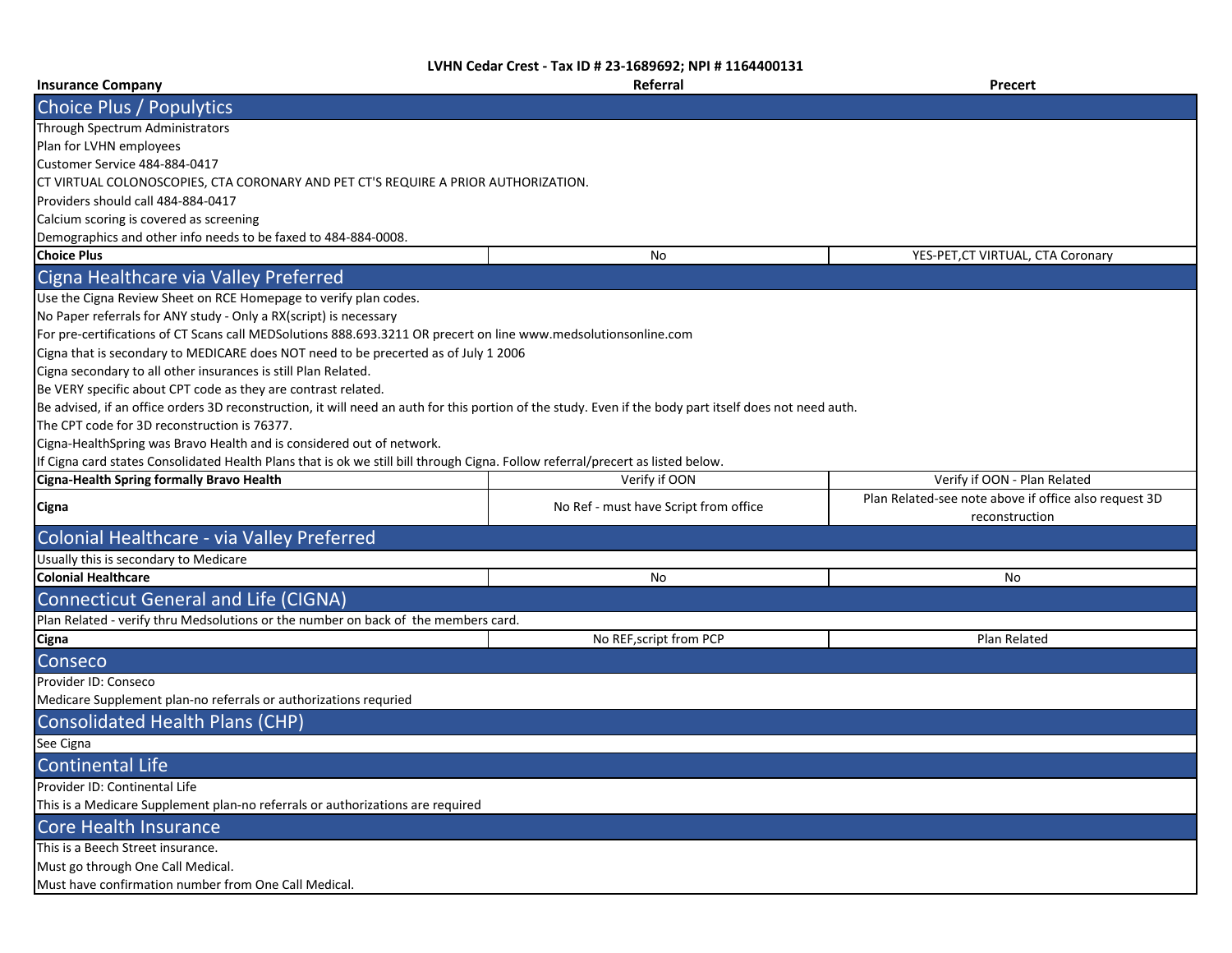| <b>Insurance Company</b>                                                                                                                                                               | Referral       | <b>Precert</b>                         |
|----------------------------------------------------------------------------------------------------------------------------------------------------------------------------------------|----------------|----------------------------------------|
| <b>CoreSource</b>                                                                                                                                                                      |                |                                        |
| CoreSource is an imaging authorization company (like NIA)                                                                                                                              |                |                                        |
| Ask for more detailed information.                                                                                                                                                     |                |                                        |
| <b>Coventry Healthcare Plan</b>                                                                                                                                                        |                |                                        |
| Coventry Health Care - Auth Required - call NIA 866-326-6303                                                                                                                           |                |                                        |
| Coventry Cares - LVHN is Out of Network                                                                                                                                                |                |                                        |
| <b>Coventry (thru Health America)</b>                                                                                                                                                  | <b>NO</b>      | Yes-CT's, CTA's and PET scans          |
| <b>Coventry Cares</b>                                                                                                                                                                  | Out Of Network | Out of Network - LVH not participating |
| Dental Care Alliance (employer) via Valley Preferred                                                                                                                                   |                |                                        |
| For precertification of CT scan call SYNERGY 800.796.7587                                                                                                                              |                |                                        |
| Dental Care Alliance via Valley Preferred                                                                                                                                              | No             | Yes CT, PET and CTA                    |
| <b>Devon Healthcare</b>                                                                                                                                                                |                |                                        |
| All cards must be checked for PRECERTIFICATION of CTs UNLESS-all of the following words are on the card together: Central Teamsters PA; Devon; Health Assurance; Valley Preferred.     |                |                                        |
| This is the only card that we are sure does NOT require precertification. All others must be checked.                                                                                  |                |                                        |
| If it does not have Central Teamsters or Valley Preferred on card, ask if card states "One Call Medical". If it does, we cannot accept period. If pt comes here, they will get a bill. |                |                                        |
| <b>Devon Healthcare</b>                                                                                                                                                                | No             | See note above                         |
| <b>Empire BCBS of New York</b>                                                                                                                                                         |                |                                        |
| Check ID card for website www.empire.com                                                                                                                                               |                |                                        |
| Call number on back of card for pre-cert information as these all vary and are plan related.                                                                                           |                |                                        |
| Secondary to Medicare or Medicare Replacement nothing needed.                                                                                                                          |                |                                        |
| If front of members card states - THE CITY OF NEW YORK HEALTH BENEFITS PROGRAM - We should be using GHI for Outpatient services - see GHI for explanation.                             |                |                                        |
| <b>Empire BCBS</b>                                                                                                                                                                     | No             | Plan Related-Call                      |
| <b>Empire Plan thru United Healthcare</b>                                                                                                                                              |                |                                        |
| This is a blue card and usually has an outline of the state of New York on it.                                                                                                         |                |                                        |
| This is for New York State Government Employees.                                                                                                                                       |                |                                        |
| The ALPHA prefix will be located on the back of the card along with the billing information.                                                                                           |                |                                        |
| Office need to call 1-888-333-9067 to check for authorization.                                                                                                                         |                |                                        |
| Give office CPT code, auth is code specific.                                                                                                                                           |                |                                        |
| <b>Empire Plan</b>                                                                                                                                                                     | No             | Plan Related                           |
| <b>EVERCARE</b>                                                                                                                                                                        |                |                                        |
| Provider ID: EVERCARE                                                                                                                                                                  |                |                                        |
| This is a medicare replacement plan thru United HC                                                                                                                                     |                |                                        |
| Providers must call 888-866-8298 to see if authorization is required for CT'S, CTA'S and PETS                                                                                          |                |                                        |
| Excellus BlueCross BlueShield www.excellusbcbs.com (BCBS)                                                                                                                              |                |                                        |
| Precertification is required for some CT scans for certain plan members.                                                                                                               |                |                                        |
| For precertification call Excellus at 888.576.7783                                                                                                                                     |                |                                        |
| Contact the local BCBS plan on patient's ID card.                                                                                                                                      |                |                                        |
| Secondary to Medicare or Medicare Replacement nothing needed.                                                                                                                          |                |                                        |
| <b>Excellus BCBS</b>                                                                                                                                                                   | No             | Plan Related                           |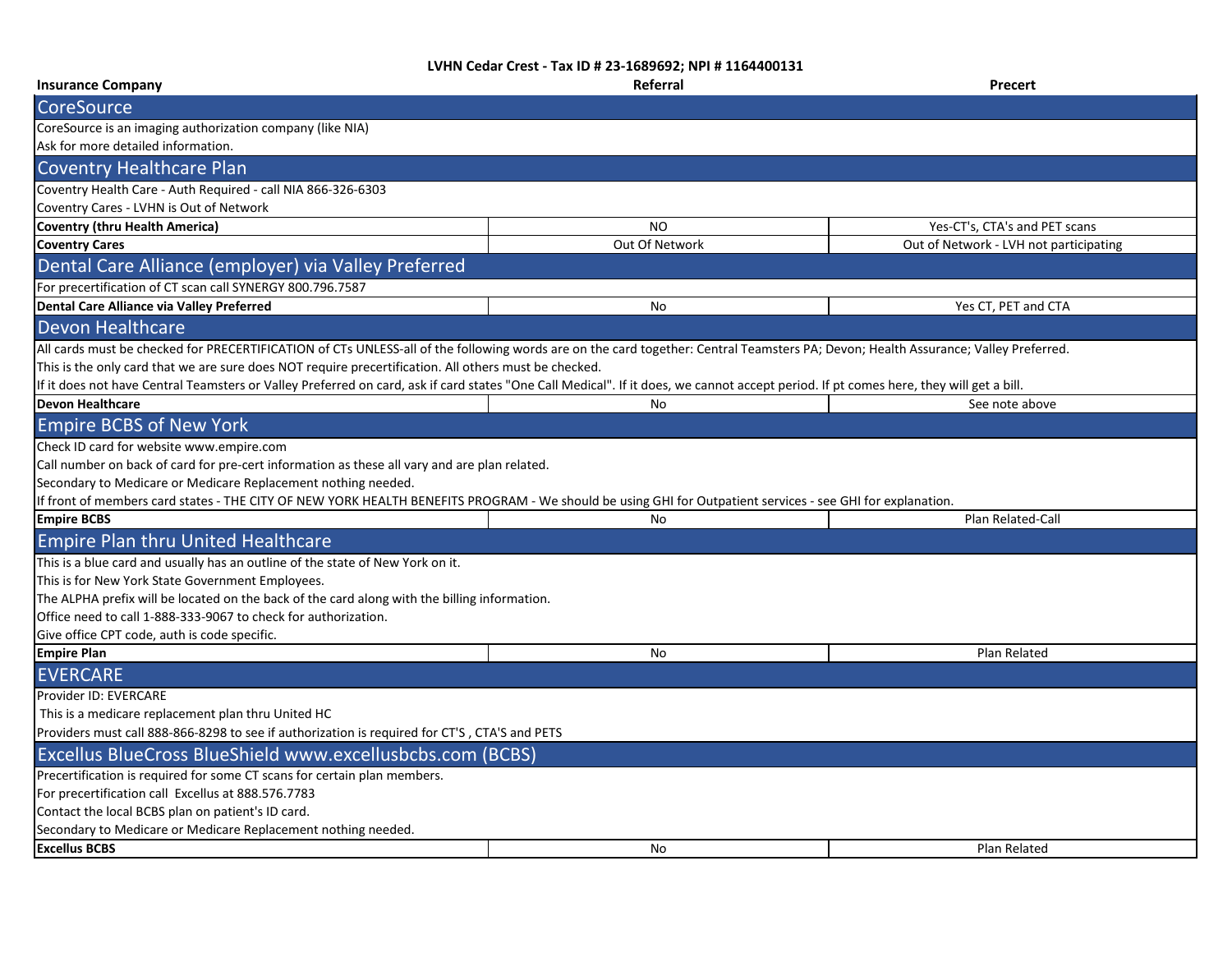|                                                                                                                                                                | <b>LVHIN CEQAL CLEST - 198 ID # 25-1089092; INFI # 1104400131</b> |                              |
|----------------------------------------------------------------------------------------------------------------------------------------------------------------|-------------------------------------------------------------------|------------------------------|
| <b>Insurance Company</b>                                                                                                                                       | Referral                                                          | <b>Precert</b>               |
| <b>FAP - Financial Assistance Program</b>                                                                                                                      |                                                                   |                              |
| When scheduling make sure to ask what percent the patient has and the expiration date.                                                                         |                                                                   |                              |
| We cannot accept an expired card - if this is the only insurance available, patient must be entered as uninsured and can submit any bills if awaiting renewal. |                                                                   |                              |
| To verify if FAP is valid, look under Account Notes on the patients Interactive Face Sheet                                                                     |                                                                   |                              |
| When registering the patient, please make sure no Medical Assitance Eligibility is found prior to completion of the account.                                   |                                                                   |                              |
| <b>Federal Black Lung</b>                                                                                                                                      |                                                                   |                              |
| Pays for services related to respiratory service / diagnosis only.                                                                                             |                                                                   |                              |
| Most Black Lung patients have Medicare - this is a question on the MSP form.                                                                                   |                                                                   |                              |
| Black Lung will be the primary insurance if the visit is respiratory related, Medicare will then be secondary.                                                 |                                                                   |                              |
| Plan Code - BLACK LUNG Agreement Number-SS#                                                                                                                    |                                                                   |                              |
| <b>Federal Black Lung</b>                                                                                                                                      | No                                                                | No                           |
| Federal Employee Program (FEP) Blue Cross Blue Shield (BCBS)                                                                                                   |                                                                   |                              |
| Service Benefit Plan                                                                                                                                           |                                                                   |                              |
| ID usually starts with an "R"                                                                                                                                  |                                                                   |                              |
| <b>Federal BCBS</b>                                                                                                                                            | No                                                                | No                           |
| <b>Federated Insurance</b>                                                                                                                                     |                                                                   |                              |
| Precerts thru Encompass 866-411-2067                                                                                                                           |                                                                   |                              |
| <b>Federated Insurance</b>                                                                                                                                     | No                                                                | No                           |
| <b>First Health</b>                                                                                                                                            |                                                                   |                              |
| LVHN is Out of Network                                                                                                                                         |                                                                   |                              |
| First Health Plus - Medicare Supplement - We can accept if follows Medicare guidelines.                                                                        |                                                                   |                              |
| <b>First Health Plus Medicare Supplement</b>                                                                                                                   | No                                                                | No                           |
| <b>First Health</b>                                                                                                                                            | Out of Network                                                    | Out of Network               |
| <b>First Priority Health</b>                                                                                                                                   |                                                                   |                              |
| LVHN Provider # - 75574                                                                                                                                        |                                                                   |                              |
| Providers will call NIA for prior authorization for CT'S, CTA'S and PET scans at 800-962-5353.                                                                 |                                                                   |                              |
| Provider Line number for any questions to call is 1-800-822-8752                                                                                               |                                                                   |                              |
| Secondary to Medicare nothing needed.                                                                                                                          |                                                                   |                              |
| AdultBasic (YZH)                                                                                                                                               | No                                                                | Yes-CT, CTA, PET             |
| <b>BlueCare HMO (YZH)</b>                                                                                                                                      | No                                                                | Yes- CT, CTA, PET            |
| <b>BlueCare POS (YZH)</b>                                                                                                                                      | No                                                                | Yes- CT, CTA, PET            |
| CHIP (YZH)                                                                                                                                                     | No                                                                | Yes- CT, CTA, PET            |
| <b>First Priority Life- BCBS NEPA</b>                                                                                                                          |                                                                   |                              |
| This is a BCBS plan through Northeast PA                                                                                                                       |                                                                   |                              |
| Can verify Auth Requirements thru Navinet.                                                                                                                     |                                                                   |                              |
| Providers will need to call NIA for authorizations for CT's CTA's and PET scans. Providers will call 1-866-262-5623.                                           |                                                                   |                              |
| Secondary to Medicare nothing needed                                                                                                                           |                                                                   |                              |
| If patient has a Blue Card plan, offices will have to have our company information entered manually, and auth will pend for facility check.                    |                                                                   |                              |
| <b>First Priority Life</b>                                                                                                                                     | No                                                                | YES-CT, CTA, PETsee bulletin |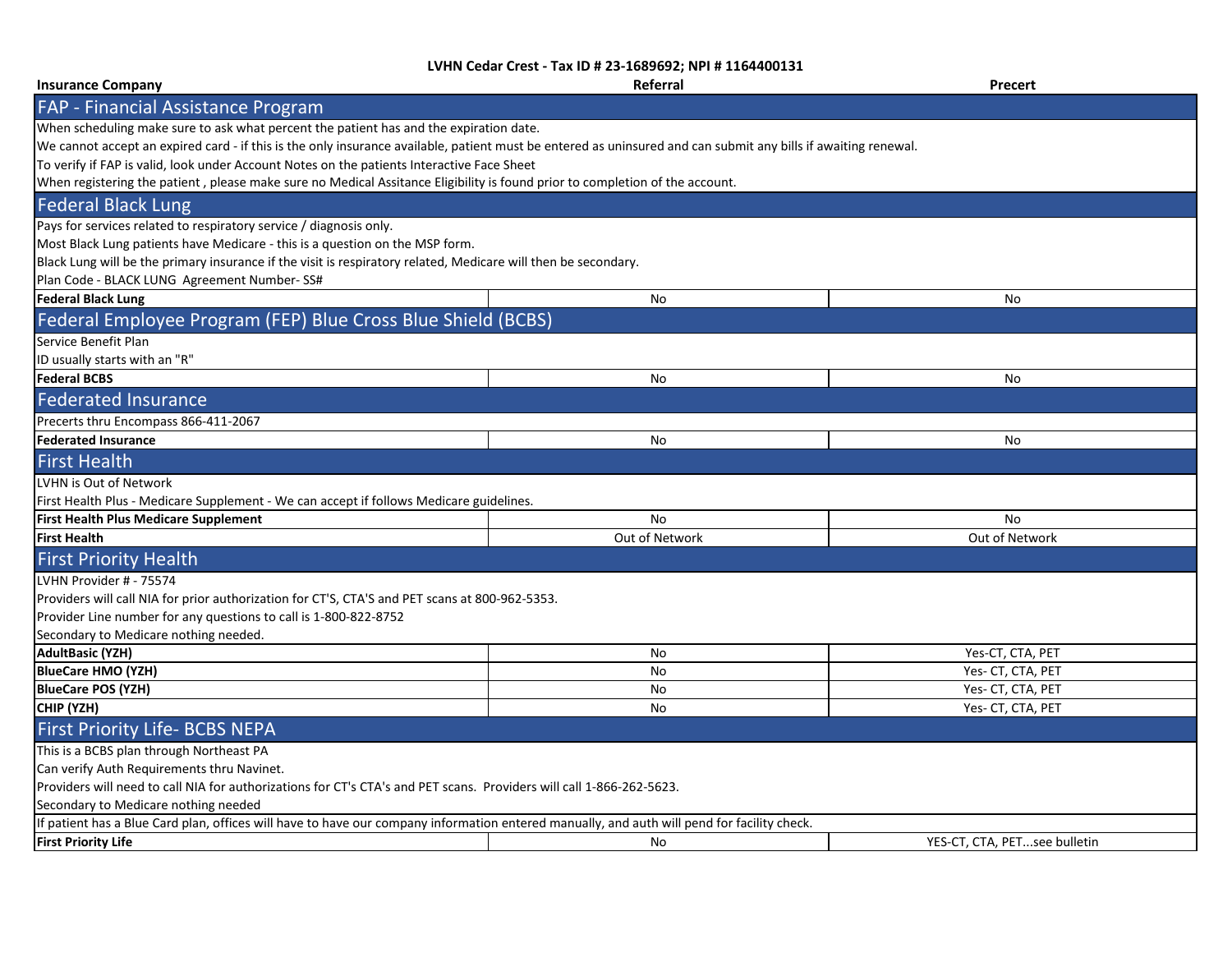| <b>Insurance Company</b>                                                                                                                                                           | Referral                                        | Precert                                         |
|------------------------------------------------------------------------------------------------------------------------------------------------------------------------------------|-------------------------------------------------|-------------------------------------------------|
| Fortis - (Assurant Health)                                                                                                                                                         |                                                 |                                                 |
| Not Health Assurance                                                                                                                                                               |                                                 |                                                 |
| John Alden Life Insurance Company                                                                                                                                                  |                                                 |                                                 |
| <b>Fortis</b>                                                                                                                                                                      |                                                 | Plan Related                                    |
| Freedom Blue (Highmark Blue Shield)                                                                                                                                                |                                                 |                                                 |
| Highmark LVHN Provider# - 1591                                                                                                                                                     |                                                 |                                                 |
| This is a Medicare Replacement through Highmark Blue Shield                                                                                                                        |                                                 |                                                 |
| Authorization required for CT's, CTA'S and PET CT's.                                                                                                                               |                                                 |                                                 |
| Auth's thru NIA are not IV contrast specific.                                                                                                                                      |                                                 |                                                 |
| <b>Freedom Blue (Highmark)</b>                                                                                                                                                     | No                                              | Yes- CT, PETs and CTAs                          |
| <b>Gateway Health Plan</b>                                                                                                                                                         |                                                 |                                                 |
| LVHN Provider # - 7390133                                                                                                                                                          |                                                 |                                                 |
| Auth is required for CT's, CTA's and PET CT's.                                                                                                                                     |                                                 |                                                 |
| For precertification call NIA 800-424-4890                                                                                                                                         |                                                 |                                                 |
| If you want to verify coverage you can call Gateway at 1-800-392-1147.                                                                                                             |                                                 |                                                 |
| As of JAN 1, 2011 DEXA scans do NOT require a precert.                                                                                                                             |                                                 |                                                 |
| As of Jan 1, 2013 ultrasounds NO LONGER require referrals.                                                                                                                         |                                                 |                                                 |
| <b>Gateway straight Gateway</b>                                                                                                                                                    | No referral-script only                         | Yes, CT, CTA and PET                            |
| Medicare Assured (Gateway Assured)- MEDICARE REPLACEMENT                                                                                                                           | No referral - script only                       | Yes, CT, CTA and PET                            |
| <b>Geisinger Health Plan</b>                                                                                                                                                       |                                                 |                                                 |
| LVHN Provider# - 70279                                                                                                                                                             |                                                 |                                                 |
| Some cards do not state Geisinger on the card. Check the card for a website www.thehealthplan.com                                                                                  |                                                 |                                                 |
| Geisinger as a secondary insurance requires a precertification                                                                                                                     |                                                 |                                                 |
| For precertification of CT scans call NIA 866.305.9729 or precert ON LINE through http://www.radmd.com/                                                                            |                                                 |                                                 |
| NIA authorizations are NOT IV Contrast specific                                                                                                                                    |                                                 |                                                 |
| GHP Family is OON with LVHN and must go to an in network facility                                                                                                                  |                                                 |                                                 |
| <b>Direct</b>                                                                                                                                                                      | No                                              | Yes CT, PET and CTA                             |
| <b>HMO/Solutions</b>                                                                                                                                                               | No                                              | Yes CT, PET and CTA                             |
| Health Plan Gold - Medicare replacement plan                                                                                                                                       | No                                              | Yes CT, PET and CTA                             |
| <b>Selectus Coordinated Care PPO</b>                                                                                                                                               | No                                              | Yes CT, PET and CTA                             |
| <b>Selectus Direct Access PPO</b>                                                                                                                                                  | No                                              | Yes CT, PET and CTA                             |
| <b>Solutions Direct</b>                                                                                                                                                            | No                                              | Yes CT, PET and CTA                             |
| <b>Geisinger Health Options TPA</b>                                                                                                                                                | No                                              | Yes-CT, PET and CTA                             |
| <b>Reserve MSA</b>                                                                                                                                                                 | <b>No</b>                                       | <b>No</b>                                       |
| <b>GHP Family (Medicaid)</b>                                                                                                                                                       | Out of Network                                  | OON - unable to come to LVHN                    |
| <b>Healthy Connect</b>                                                                                                                                                             | No                                              | Yes, CT, CTA, PET                               |
| <b>GHI</b>                                                                                                                                                                         |                                                 |                                                 |
| LVHN is considered Out Of Network, patient will be held to their Out Of Network benefits if they choose to come here.                                                              |                                                 |                                                 |
| GHI secondary to Medicare - is also out of network and patient will be responsible for any out of network charges, call the number on the back of the card to verify OON Benefits. |                                                 |                                                 |
| <b>GHI</b>                                                                                                                                                                         | Secondary to Medicare-Call for OON Benefit Info | Secondary to Medicare-Call for OON Benefit Info |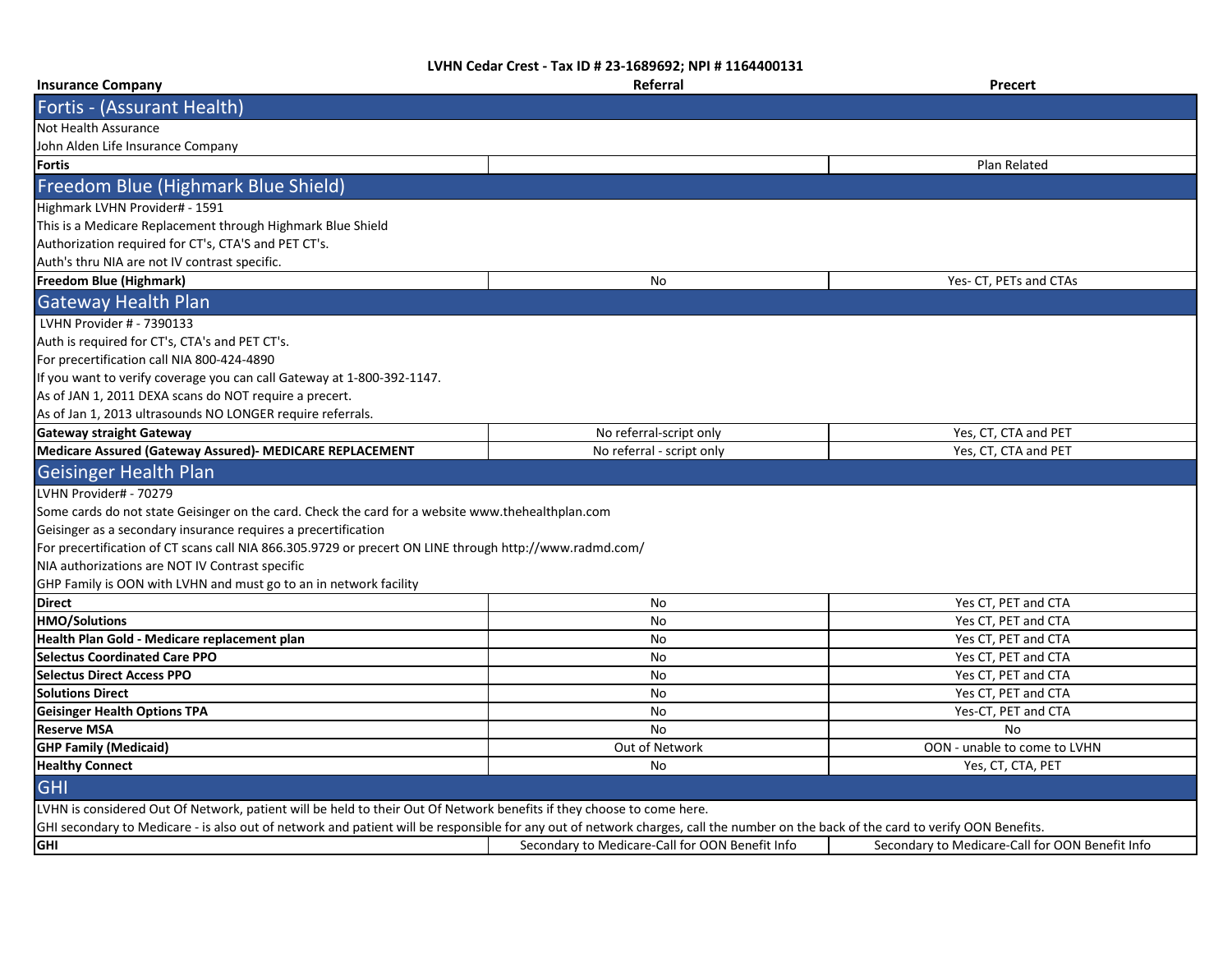| <b>Insurance Company</b>                                                                                        | Referral              | Precert                |
|-----------------------------------------------------------------------------------------------------------------|-----------------------|------------------------|
| <b>Golden Rule thru United Healthcare</b>                                                                       |                       |                        |
| Offices must call 1-866-889-8054 for notification/certification for all PET Scans, CTA and CT scans             |                       |                        |
| Prenotifications are IV Contrast specific-the office must precert with or without IV Contrast specifically      |                       |                        |
| Use Plan Code - GOLDEN                                                                                          |                       |                        |
| Golden Rule                                                                                                     | NO.                   | Plan related-must call |
| <b>Great West Healthcare thru Cigna</b>                                                                         |                       |                        |
| For precertification of CT Scans call MEDSolutions 888.693.3211                                                 |                       |                        |
| Authorizations are IV Specific.                                                                                 |                       |                        |
| <b>GWH thru Cigna</b>                                                                                           | No                    | Yes CT, PET and CTA    |
| Hamon Corporation (employer) via Valley Preferred                                                               |                       |                        |
| For precertifcation of CT Scans call Healthcare Strategies 888.599.1515                                         |                       |                        |
| Hamon Corporation via Valley Preferred                                                                          | No                    | Yes CT, PET and CTA    |
| <b>Hartford Life Insurance</b>                                                                                  |                       |                        |
| <b>Medicare Supplement Plan</b>                                                                                 | No                    | No                     |
| <b>Berkshire</b>                                                                                                | Cannot Accept-Non Par | Cannot Accept-Non Par  |
| HealthAmerica, HealthAssurance, Lehigh Select (Tier 1), Coventry Health Plans via Valley Preferred              |                       |                        |
| Precerts are necessary if secondary to Medicare and any other insurance plans                                   |                       |                        |
| Authorizations will be done thru NIA at 866-326-6303. There will be a prompt for outpatient radiology services. |                       |                        |
| Health America 800-755-1135 opt 1 opt 0                                                                         |                       |                        |
| Coventry Cares - LVHN is Out Of Network                                                                         |                       |                        |
| <b>Health America</b>                                                                                           | No                    | Yes CT, PET and CTA    |
| <b>Health Assurance</b>                                                                                         | No                    | Yes CT, PET and CTA    |
| Lehigh Select (Tier 1 only) -Tier 2 and 3 are non par or out of network plans                                   | No                    | Yes- CT, PET and CTA   |
| Advantra Medicare Advantage HMO and PPO Plan                                                                    | No.                   | Yes- CT, CTA and PET   |
| Advantra Freedom (Follows Medicare guidelines)                                                                  | No                    | No                     |
| <b>Coventry Health Care</b>                                                                                     | No                    | Yes, CT, CTA, PET      |
| Health Net - also known as Tricare, ChampUS                                                                     |                       |                        |
| Health Net Federal Services - verify coverage / precert requirement via HNFS.com                                |                       |                        |
| see Tricare and ChampUS                                                                                         |                       |                        |
| <b>Health Partners</b>                                                                                          |                       |                        |
| LVHN is out of network.                                                                                         |                       |                        |
| Inform member they need to be going to an in network provider.                                                  |                       |                        |
| <b>Health Partners</b>                                                                                          | Out of Network        | Out of Network         |
| <b>Highmark Blue Shield</b>                                                                                     |                       |                        |
| Provider ID: 1591                                                                                               |                       |                        |
| Be Specific as to what type of Highmark Plan.                                                                   |                       |                        |
| Authorizations are required for CT's, CTA's and PET.                                                            |                       |                        |
| Can Verify if auth is required thru Navinet.                                                                    |                       |                        |
| Highmark secondary to Medicare or other insurances DOES require precerts as listed below                        |                       |                        |
| Authorization phone# for NIA is 866-588-6967.                                                                   |                       |                        |
| Authorization thru NIA is NOT IV Contrast related                                                               |                       |                        |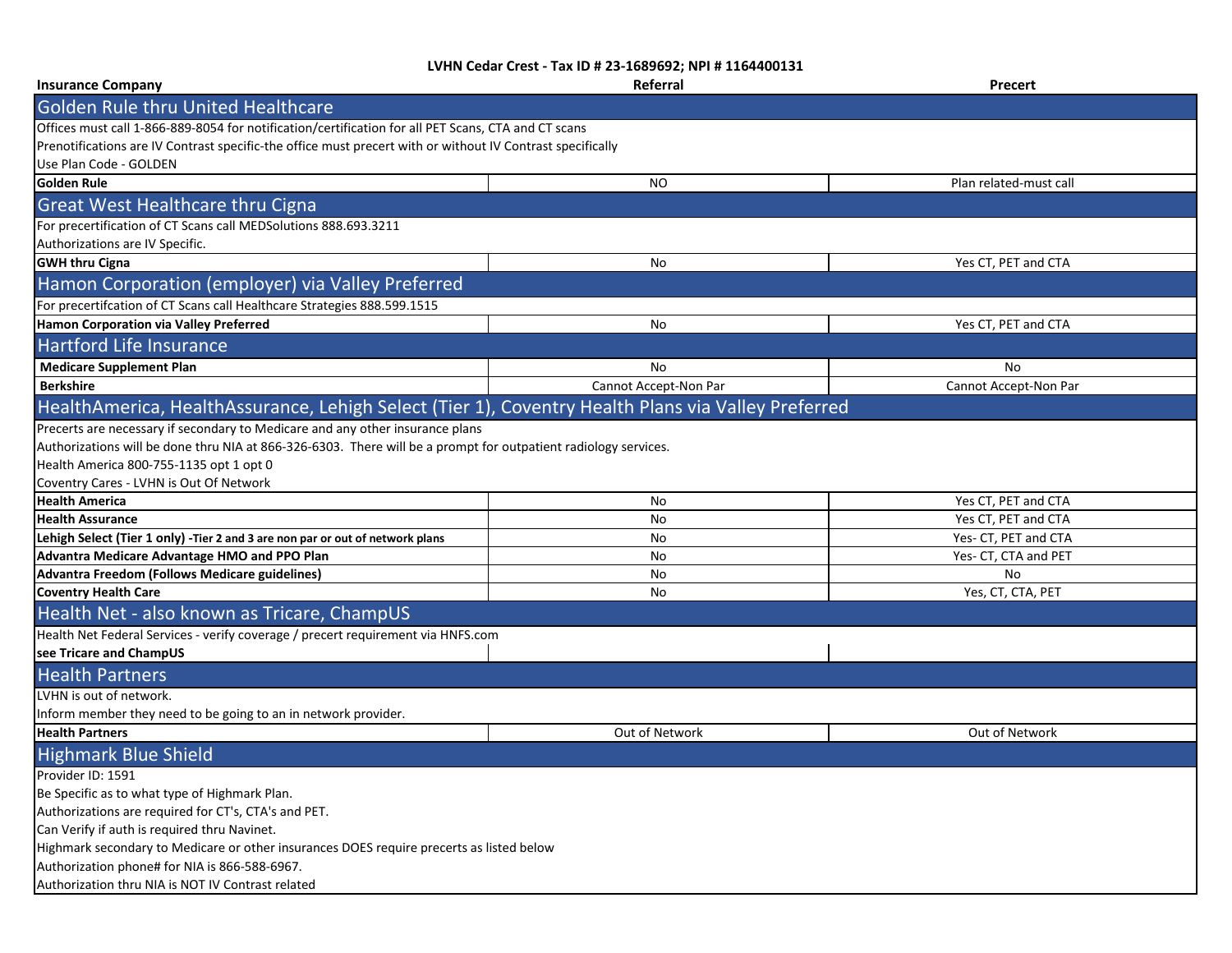| <b>Insurance Company</b>                                                                                                                                                                                                                                                                                                                                                        | Referral               | Precert                                        |  |
|---------------------------------------------------------------------------------------------------------------------------------------------------------------------------------------------------------------------------------------------------------------------------------------------------------------------------------------------------------------------------------|------------------------|------------------------------------------------|--|
| <b>Highmark Blue Shield</b>                                                                                                                                                                                                                                                                                                                                                     |                        |                                                |  |
| Can also call 1-888-642-4814.                                                                                                                                                                                                                                                                                                                                                   |                        |                                                |  |
| Please inform offices to contact NIA not Highmark for authorization requirements and requests.                                                                                                                                                                                                                                                                                  |                        |                                                |  |
| <b>ClassicBlue</b>                                                                                                                                                                                                                                                                                                                                                              | No                     | No                                             |  |
| Signature 65 - Medicare Supplement                                                                                                                                                                                                                                                                                                                                              | <b>No</b>              | No                                             |  |
| <b>MedigapBlue - Medicare Supplement</b>                                                                                                                                                                                                                                                                                                                                        | No                     | No                                             |  |
| <b>Security 65 - Medicare Supplement</b>                                                                                                                                                                                                                                                                                                                                        | No                     | No                                             |  |
| <b>Federal Employee "R"</b>                                                                                                                                                                                                                                                                                                                                                     | <b>NO</b>              | <b>NO</b>                                      |  |
| <b>Special Care</b>                                                                                                                                                                                                                                                                                                                                                             | <b>No</b>              | <b>NO</b>                                      |  |
| FreedomBlue - Medicare Replacement                                                                                                                                                                                                                                                                                                                                              | No                     | Yes CT, PET and CTA                            |  |
| <b>DirectBlue</b>                                                                                                                                                                                                                                                                                                                                                               | No                     | Yes CT, PET and CTA                            |  |
| <b>PPOBlue</b>                                                                                                                                                                                                                                                                                                                                                                  | No                     | Yes CT, PET and CTA                            |  |
| Chip                                                                                                                                                                                                                                                                                                                                                                            | <b>No</b>              | Yes CT, PET and CTA                            |  |
| SelectBlue                                                                                                                                                                                                                                                                                                                                                                      | No                     | Yes CT, PET and CTA                            |  |
| <b>Adult Basic</b>                                                                                                                                                                                                                                                                                                                                                              | <b>No</b>              | Yes CT, PET and CTA                            |  |
| <b>HOP - Health Options Program</b>                                                                                                                                                                                                                                                                                                                                             |                        |                                                |  |
| Standard Option - Medicare Supplement plan                                                                                                                                                                                                                                                                                                                                      | <b>No</b>              | No                                             |  |
| Horizon BlueShield/Horizon NJ+                                                                                                                                                                                                                                                                                                                                                  |                        |                                                |  |
| Horizon BC/BS of New Jersey- Benefits through local BlueCross BlueShield.<br>Horizon BC/BS secondary to Medicare does not need a precertificaton.<br>Call 1-800-664-2583 for Horizon or 1-866-496-6200 for Care Core.<br>LVHN is Out of Network with Horizon NJ Health - this is for NJ Residents only and is state funded, we must refer the patient to a In network facility. |                        |                                                |  |
| Horizon BlueShield/Horizon NJ Plus                                                                                                                                                                                                                                                                                                                                              | No                     | Plan related-call numb on back of pt's id card |  |
| Horizon NJ Health-For NJ residents only-LVDI not in par                                                                                                                                                                                                                                                                                                                         | Out of Network         | Out of Network                                 |  |
|                                                                                                                                                                                                                                                                                                                                                                                 |                        |                                                |  |
| <b>Humana</b>                                                                                                                                                                                                                                                                                                                                                                   |                        |                                                |  |
| IN NETWORK -Humana Gold Choice PFFS - Medicare Advantage Private Fee for Service, Medicare Advantage PPO and HMO                                                                                                                                                                                                                                                                |                        |                                                |  |
| OUT OF NETWORK - Humana HMO, PPO or POS - Generic Commercial Policies<br>There is a Medicare Supplemental insurance - If they have In and Out of Network benefits, we can accept this but it may require prior authorization.<br>Offices can call 1-866-825-1550 for authorizations.                                                                                            |                        |                                                |  |
| Humana Medicare Advantage PPO and HMO                                                                                                                                                                                                                                                                                                                                           | <b>NO</b>              | Plan Related                                   |  |
| Humana PFFS - No Network                                                                                                                                                                                                                                                                                                                                                        | <b>NO</b>              | Plan Related                                   |  |
| Humana Gold Choice PFFS - Medicare Replacement - No Network                                                                                                                                                                                                                                                                                                                     | <b>No</b>              | Plan Related                                   |  |
| Humana Generic HMO, PPO, POS (Non-Medicare Policies)                                                                                                                                                                                                                                                                                                                            | Out of Network         | Out of Network                                 |  |
| <b>Medicare Supplement</b>                                                                                                                                                                                                                                                                                                                                                      | Must have OON Benefits | Plan Related                                   |  |
| <b>IBxpress (BCBS)</b>                                                                                                                                                                                                                                                                                                                                                          |                        |                                                |  |
| Another BlueCross BlueShield Plan                                                                                                                                                                                                                                                                                                                                               |                        |                                                |  |
| On the card the website will state www.ibxpress.com this is the way to distinguish from Highmark.                                                                                                                                                                                                                                                                               |                        |                                                |  |
| Call the number on the back of the patients ID card for authorization                                                                                                                                                                                                                                                                                                           |                        |                                                |  |
| <b>Ibxpress</b>                                                                                                                                                                                                                                                                                                                                                                 | No                     | Plan Related-Call                              |  |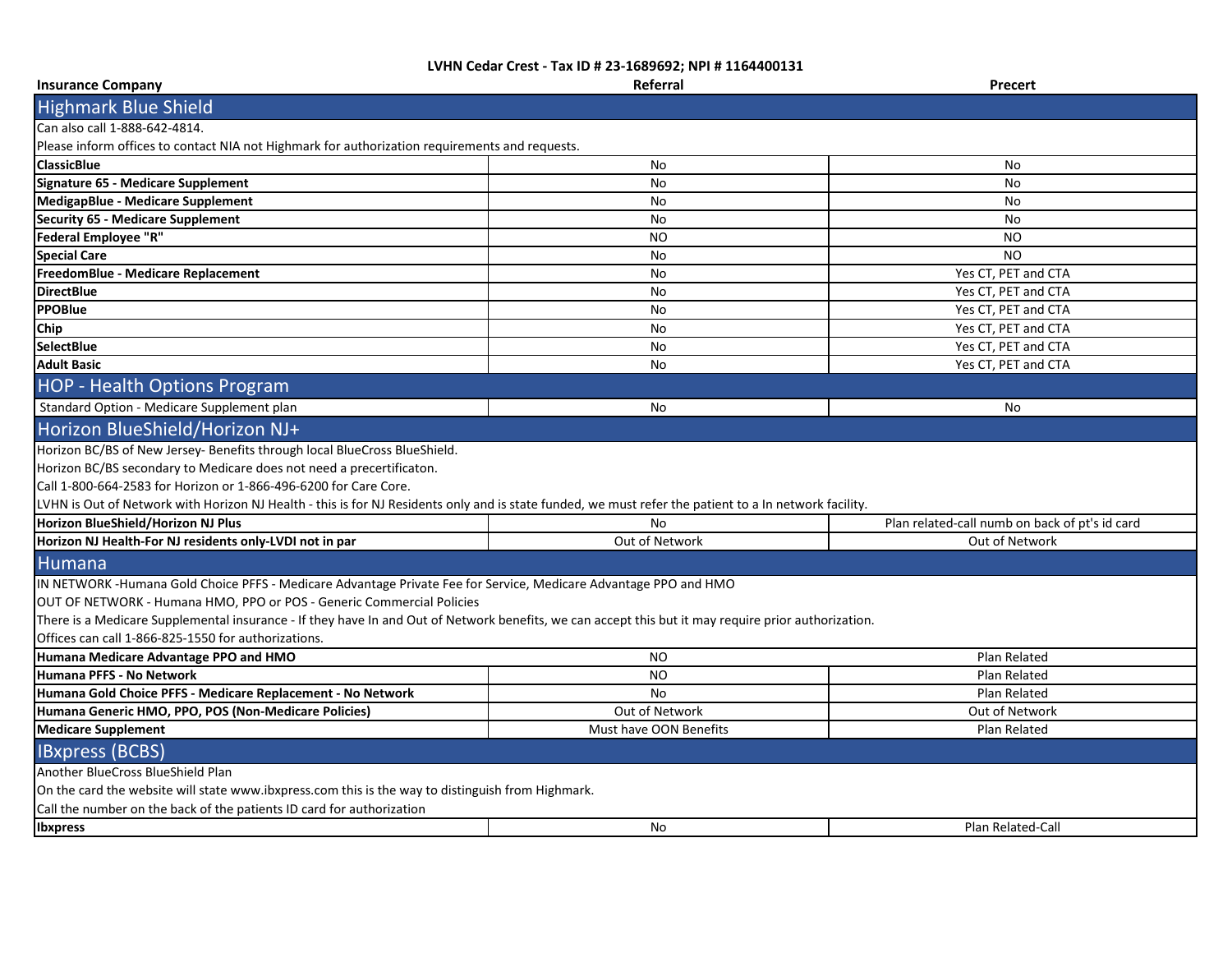| <b>Insurance Company</b>                                                                                                            | Referral                         | <b>Precert</b>                          |  |
|-------------------------------------------------------------------------------------------------------------------------------------|----------------------------------|-----------------------------------------|--|
| ICHP - Inter-County Health Plan/Blair Mill (employer) via Valley Preferred                                                          |                                  |                                         |  |
| For precertification of CT Scans call Inter-County Hospitalization Plan 800.952.3404                                                |                                  |                                         |  |
| <b>ICHP</b>                                                                                                                         | No                               | Yes CT, PET and CTA                     |  |
| Independence Administrator (TPA)                                                                                                    |                                  |                                         |  |
| This is a third party administrator (TPA) offered by Independence Blue Cross.                                                       |                                  |                                         |  |
| It provides services to self - funded health plans based in the Greater Philadelphia area.                                          |                                  |                                         |  |
| Call 1-877-385-6243 to check for precert.                                                                                           |                                  |                                         |  |
| <b>Independence Administrator</b>                                                                                                   | NO                               | Plan related                            |  |
| <b>Independence BlueCross</b>                                                                                                       |                                  |                                         |  |
| LVHN Provider# 0002018000                                                                                                           |                                  |                                         |  |
| Keystone East and Keystone 65 HMO - need to be checked on Navinet for capitation.                                                   |                                  |                                         |  |
| Referrals are required for Diagnostics and US - LVHN CC NPI# 1164400131.                                                            |                                  |                                         |  |
| Remember Beth Twshp goes under Muhlenberg NPI# 1598743585.                                                                          |                                  |                                         |  |
| Authorizations are required for CT, CTA and PET.                                                                                    |                                  |                                         |  |
| To obtain authorizations thru AIM call 1-800-275-2583 option "3".                                                                   |                                  |                                         |  |
| <b>Personal Choice PPO</b>                                                                                                          | No                               | Yes CT, PET and CTA                     |  |
| <b>AmeriHealth Personal Choice PPO</b>                                                                                              | No                               | Yes CT, PET and CTA                     |  |
| <b>Keystone Point of Service (POS)</b>                                                                                              | Yes ALL except CT, PET and CTA   | Yes CT, PET and CTA                     |  |
| <b>AmeriHealth Direct POS</b>                                                                                                       | Yes ALL except CT, PET and CTA   | Yes CT, PET and CTA                     |  |
| <b>AmeriHealth 65 PA</b>                                                                                                            | Yes ALL except CT, PET and CTA   | Yes CT, PET and CTA                     |  |
| <b>AmeriHealth HMO</b>                                                                                                              | Yes ALL except CT, PET and CTA   | Yes CT, PET and CTA                     |  |
| <b>AmeriHealth Point of Service(POS)</b>                                                                                            | Yes ALL except CT, PET and CTA   | Yes CT, PET and CTA                     |  |
| <b>Keystone Health Plan EAST</b>                                                                                                    | Yes ALL except CT, PET and CTA   | Yes CT, PET and CTA                     |  |
| Personal Choice 65 - Medicare supplement plan                                                                                       | No                               | Yes CT, PET and CTA                     |  |
| <b>Keystone Direct POS</b>                                                                                                          | Yes ALL except CT, PET, CTA      | Yes CT, PET and CTA                     |  |
| <b>Keystone 65 Choice POS</b>                                                                                                       | Yes - unless capitated elsewhere | Yes CT, PET and CTA                     |  |
| Keystone 65 Select HMO                                                                                                              | Yes - unless capitated elsewhere | Yes - unless capitated elsewhere        |  |
| <b>Keystone 65 Preferred HMO</b>                                                                                                    | Yes - unless capitated elsewhere | Yes-CT, CTA's, PET's                    |  |
| <b>Indemnity (QCD)</b>                                                                                                              | No                               | Plan Related                            |  |
| <b>Insurance Administrator of America TPA</b>                                                                                       |                                  |                                         |  |
| Can accept as secondary to Medicare                                                                                                 |                                  |                                         |  |
| For precertifications call 800.283.2524                                                                                             |                                  |                                         |  |
| <b>Insurance Administrator</b>                                                                                                      | No                               | Secondary to Medicare Plan Related-Call |  |
| John Alden Life Insurance Company - (Assurant health)                                                                               |                                  |                                         |  |
| Not Health Assurance                                                                                                                |                                  |                                         |  |
| Keystone via Independence Blue Cross                                                                                                |                                  |                                         |  |
| Provider # - 0002018000                                                                                                             |                                  |                                         |  |
| Keystone East and Keystone 65 - Have to Verify if Capitated thru Navinet                                                            |                                  |                                         |  |
| Referrals are required for East and 65 HMO - For LVI CC - LVHN NPI# 1164400131 and LVI Beth Twshp - LVH Muhlenberg NPI# 1598743585. |                                  |                                         |  |
| For Prior Authorizations call AIM 800-275-2583 hit prompt #3.                                                                       |                                  |                                         |  |
| Precerts thru AIM are NOT IV Contrast specific.                                                                                     |                                  |                                         |  |
|                                                                                                                                     |                                  |                                         |  |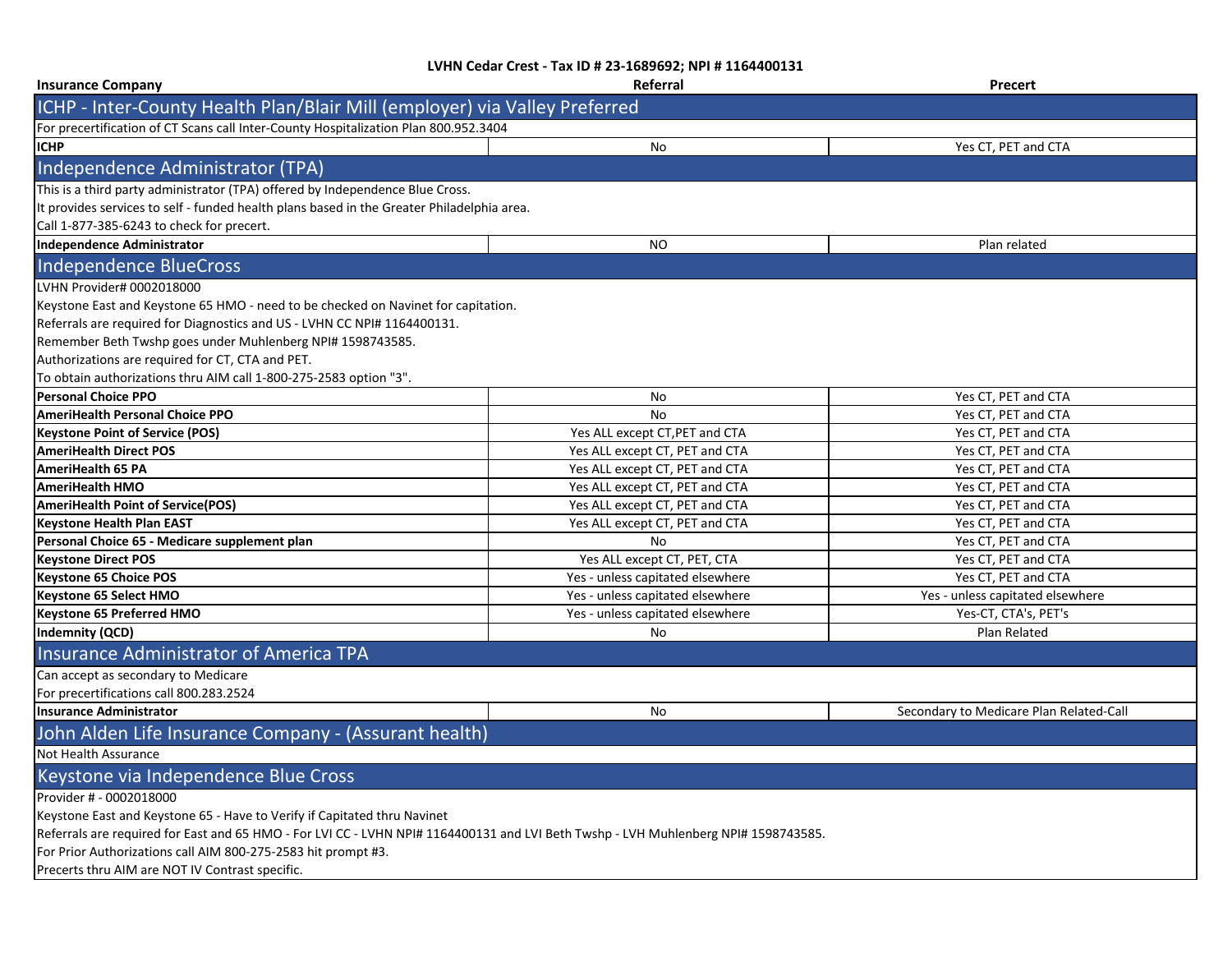| <b>Insurance Company</b>                                                                                                                                            | Referral                                                                            | <b>Precert</b>                                      |
|---------------------------------------------------------------------------------------------------------------------------------------------------------------------|-------------------------------------------------------------------------------------|-----------------------------------------------------|
| Keystone via Independence Blue Cross                                                                                                                                |                                                                                     |                                                     |
| <b>Keystone Health Plan EAST</b>                                                                                                                                    | Yes, check capitation thru Navinet, if not cap'd referral<br>needed for US and Xray | Yes CT, PET and CTA                                 |
| <b>Keystone Point-of-Service (POS)</b>                                                                                                                              | Yes ALL except CT, PET, CTA                                                         | Yes CT, PET and CTA                                 |
| <b>Keystone 65 Choice POS</b>                                                                                                                                       | Yes, unless capitated elsewhere                                                     | Yes-CT, CTA's, PET's                                |
| Keystone 65 Preferred HMO                                                                                                                                           | Yes, unless capitated elsewhere                                                     | Yes-CT, CTA's, PET's                                |
| <b>Keystone Direct POS</b>                                                                                                                                          | Yes ALL except CT, PET, and CTA                                                     | Yes CT, PET and CTA                                 |
| Keystone 65 Select HMO                                                                                                                                              | Yes, unless capitated elsewhere.                                                    | Yes - CT, PET and CTA                               |
| Keystone Central (Capital Blue Cross product)                                                                                                                       |                                                                                     |                                                     |
| Capital BC Product                                                                                                                                                  |                                                                                     |                                                     |
| Provider# 390133                                                                                                                                                    |                                                                                     |                                                     |
| Authorizations are required for CT's, CTA's and PET                                                                                                                 |                                                                                     |                                                     |
| Referrals are required for Athrograms and Joint Injections because these are coded as surgical procedures.                                                          |                                                                                     |                                                     |
| For Authorizations cal NIA at 1-888-203-1423 or precert on line at WWW.RADMD.COM                                                                                    |                                                                                     |                                                     |
| If this is secondary to any other insurance it does NOT require precertification.                                                                                   |                                                                                     |                                                     |
| Starting 1/1/14 Keystone Central will start to offer 2 new Value HMO plans that are due to the Health Insurance Marketplace. These will have the prefix YWN or YWJ. |                                                                                     |                                                     |
| At this time LVHN is considered out of network.                                                                                                                     |                                                                                     |                                                     |
| Keystone Central -YWV- (Capital Blue Cross product)                                                                                                                 | Needs referral for arthrograms only                                                 | Yes- CT, PET and CTA                                |
| Value HMO-prefix YWJ or YWN                                                                                                                                         | Out of network - May not use LVHN for elective srvs                                 | Out of Network - May not use LVHN for elective srvs |
| <b>Keystone First</b>                                                                                                                                               |                                                                                     |                                                     |
| Provider # - 60087                                                                                                                                                  |                                                                                     |                                                     |
| Authorizations are required for CT, CTA and PET                                                                                                                     |                                                                                     |                                                     |
| For authorizations call NIA at 1-800-642-2602.                                                                                                                      |                                                                                     |                                                     |
| Authorizations ARE IV Contrast related.                                                                                                                             |                                                                                     |                                                     |
| To verify eligibility and capitation call 1-800-521-6007                                                                                                            |                                                                                     |                                                     |
| Formerly known as Keystone Mercy.                                                                                                                                   |                                                                                     |                                                     |
| <b>Keystone First</b>                                                                                                                                               | No                                                                                  | Yes-CT, CTA and PET                                 |
| <b>Keystone VIP</b>                                                                                                                                                 |                                                                                     |                                                     |
| This is a dual eligible Medicare replacement.                                                                                                                       |                                                                                     |                                                     |
| As of 1/1/14, LVHN is considered out of network.                                                                                                                    |                                                                                     |                                                     |
| Knoll (employer) via Valley Preferred                                                                                                                               |                                                                                     |                                                     |
| Authorziations are required for CT, CTA's and PET                                                                                                                   |                                                                                     |                                                     |
| For prior authorizations call Guided2Health 800.542.6355                                                                                                            |                                                                                     |                                                     |
| Knoll via Valley Preferred                                                                                                                                          | No                                                                                  | Yes - CT, CTA and PET                               |
| Lehigh Select (Tier 1)                                                                                                                                              |                                                                                     |                                                     |
| See HealthAmerica                                                                                                                                                   |                                                                                     |                                                     |
| Lehigh Select (Tier 1 only) See Health America                                                                                                                      | No.                                                                                 | Yes- CT. PET and CTA                                |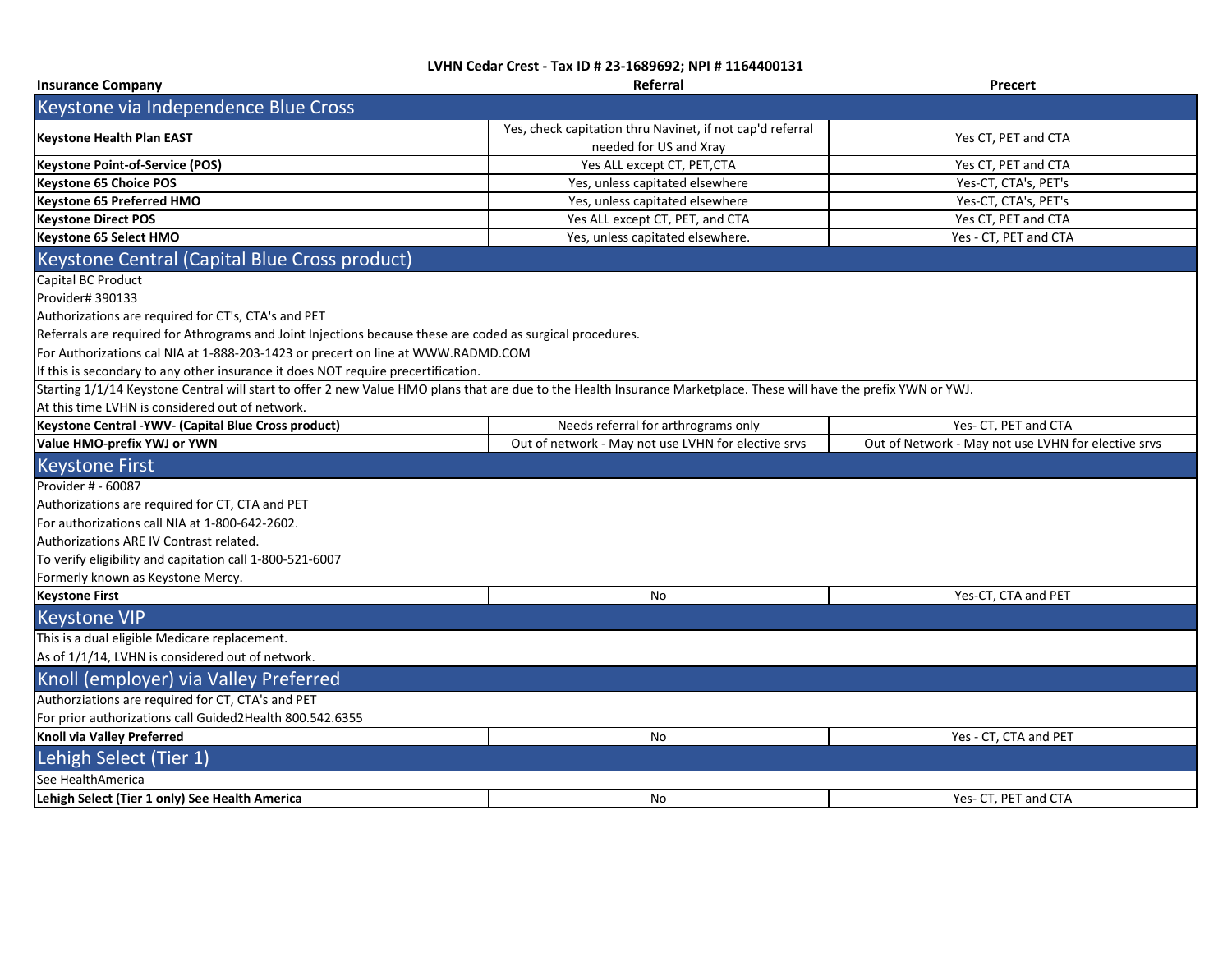| <b>Insurance Company</b>                                                                                                                                | Referral       | Precert                                                                |
|---------------------------------------------------------------------------------------------------------------------------------------------------------|----------------|------------------------------------------------------------------------|
| Lumenos (Air Products) - via Valley Preferred                                                                                                           |                |                                                                        |
| This is a plan for Air Products employees                                                                                                               |                |                                                                        |
| No Authorization is required if card states Air Products and Chemicals.                                                                                 |                |                                                                        |
| Any other employer listed on the members card, will have to be check for authorization.                                                                 |                |                                                                        |
| Lumenos                                                                                                                                                 | No             | No-As long as Air Products, all other employers need to be<br>checked. |
| Magnacare                                                                                                                                               |                |                                                                        |
| LVHN is ONLY In Network with Magnacare plans that have a Valley Preferred logo on the card.                                                             |                |                                                                        |
| We are Out Of Network with any Magnacare WITHOUT the Valley Preferred Logo.                                                                             |                |                                                                        |
| For Referral / Auth requirements please call the number on the back of the members card.                                                                |                |                                                                        |
| <b>Magnacare</b>                                                                                                                                        | Plan Related   | Plan Related                                                           |
| <b>Medicaid - Medical Assistance</b>                                                                                                                    |                |                                                                        |
| LVHN MA Access Provider# 1007660210018.                                                                                                                 |                |                                                                        |
| There are several medical assistance plans. The most common Medicaid plan is ACCESS (also known as traditional - Medical Assistance(Yellow ACCESS card) |                |                                                                        |
| NO authorizations needed secondary to Medicare                                                                                                          |                |                                                                        |
| See Below for Specific Plans                                                                                                                            |                |                                                                        |
| CHIP - please verify which payor plan this is thru.                                                                                                     |                |                                                                        |
| <b>ACCESS (traditional Yellow Card)</b>                                                                                                                 | No             | Yes-CT's, CTA's and PET scans                                          |
| <b>AmeriHealth Northeast</b>                                                                                                                            | No             | Yes - See Amerihealth Northeast                                        |
| <b>United Healtcare Community Plan</b>                                                                                                                  | NO.            | Yes - See United HC                                                    |
| Gateway                                                                                                                                                 | No             | Yes - See Gateway                                                      |
| <b>Coventry Cares</b>                                                                                                                                   | Out of Network | Out of Network                                                         |
| <b>AmeriHealth Caritas/Connect</b>                                                                                                                      | No             | Yes - See Amerihealth Caritas                                          |
| <b>CHIP</b> (Children's)                                                                                                                                | <b>No</b>      | Ask what plan it is through-check with that plan                       |
| <b>Keystone Mercy Health</b>                                                                                                                            | No             | Yes - See Keystone Mercy                                               |
| <b>UPMC for You</b>                                                                                                                                     | No             | Plan Related - see UPMC                                                |
| Medicare                                                                                                                                                |                |                                                                        |
| Provider ID: 390133                                                                                                                                     |                |                                                                        |
| <b>Medicare Replacement Plans</b>                                                                                                                       |                |                                                                        |
| Almost every major insurance company has a Medicare Replacement plan - NEED to verify primary insurance Company and look them up accordingly.           |                |                                                                        |
| To verify this is a replacement, Card will contain what is called a "H Code". It will be the letter H with 4 numbers following.                         |                |                                                                        |
| <b>Medicare Supplement Plans</b>                                                                                                                        |                |                                                                        |
| Signature 65                                                                                                                                            | No             | No                                                                     |
| Security 65                                                                                                                                             | No             | No                                                                     |
| Railroad Medicare See Palmetto GBA                                                                                                                      | No             | No                                                                     |
| <b>Mutual of Omaha</b>                                                                                                                                  | No             | No                                                                     |
| <b>HOP</b>                                                                                                                                              | <b>No</b>      | No                                                                     |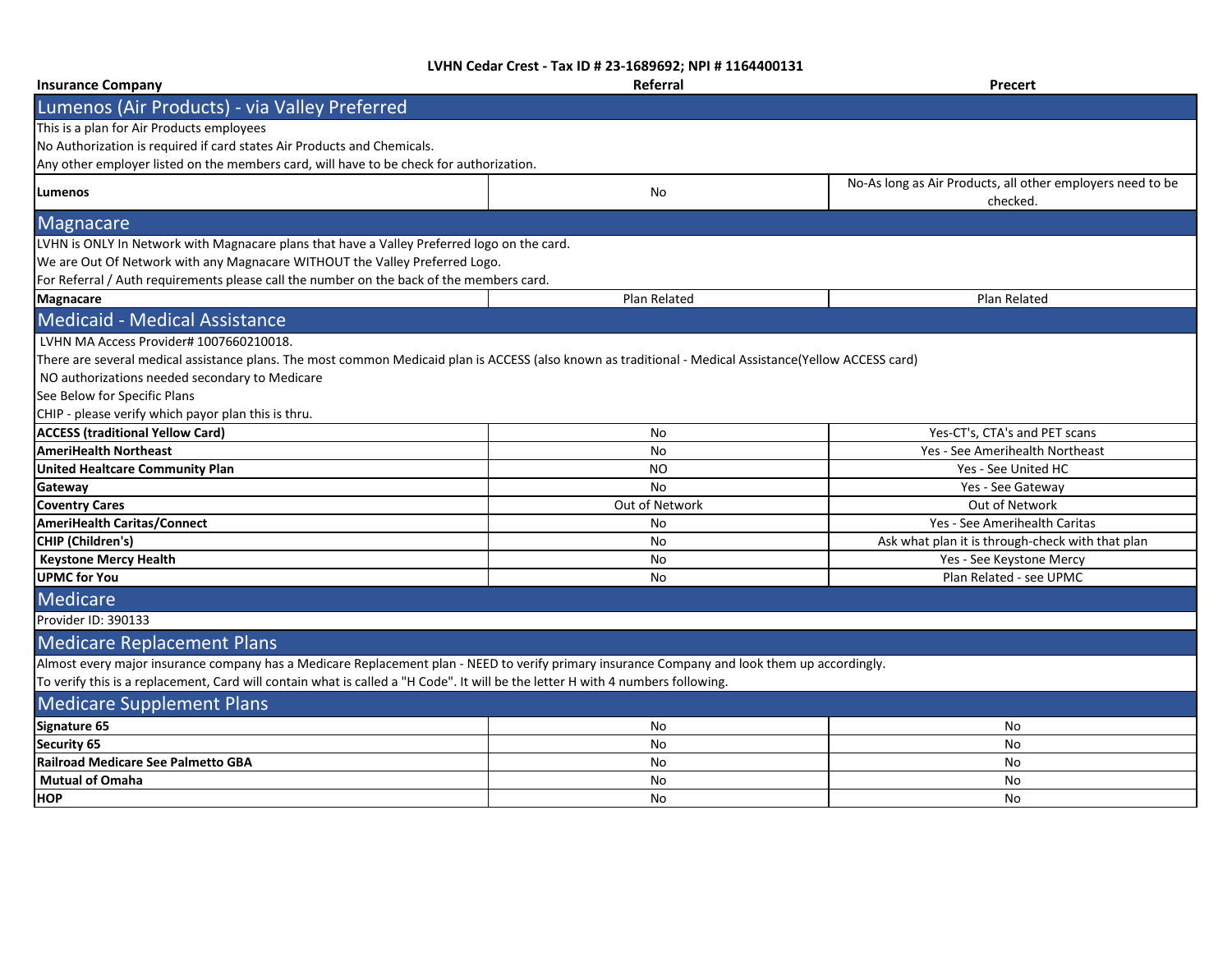| <b>Insurance Company</b>                                                                                                                                                                                    | Referral                            | <b>Precert</b>                                |
|-------------------------------------------------------------------------------------------------------------------------------------------------------------------------------------------------------------|-------------------------------------|-----------------------------------------------|
| <b>Medicare Supplement Plans</b>                                                                                                                                                                            |                                     |                                               |
| <b>Hartford Life Insurance</b>                                                                                                                                                                              | No.                                 | No                                            |
| <b>Standard Life</b>                                                                                                                                                                                        | No                                  | No                                            |
| Al iCare Prime GE Financial Assitance                                                                                                                                                                       | No                                  | No                                            |
| <b>USAA Life</b>                                                                                                                                                                                            | No                                  | No                                            |
| 65 Special                                                                                                                                                                                                  | No                                  | No                                            |
| <b>MediGap Blue</b>                                                                                                                                                                                         | No                                  | No                                            |
| <b>GE Financial Assurance</b>                                                                                                                                                                               | No                                  | No                                            |
| <b>GEM Group/Steamfitters</b>                                                                                                                                                                               | No                                  | No                                            |
| <b>United American</b>                                                                                                                                                                                      | NO.                                 | ΝO                                            |
| Conseco                                                                                                                                                                                                     | NO.                                 | NO                                            |
| <b>Continental Life</b>                                                                                                                                                                                     | NO.                                 | NO                                            |
| <b>State Farm</b>                                                                                                                                                                                           | NO.                                 | NO                                            |
| <b>GEHA</b>                                                                                                                                                                                                 | NO.                                 | NO                                            |
| <b>New Era Life</b>                                                                                                                                                                                         | No                                  | No                                            |
| Secure Horizons Medicare Supplement thru UHC                                                                                                                                                                | No                                  | No                                            |
| Humana                                                                                                                                                                                                      | Must have OON Benefits              | Plan related - Must have OON Benefits         |
| Mega Life                                                                                                                                                                                                   |                                     |                                               |
| THRU DEVON HEALTHCARE<br>Card must state Valley Preferred for LVHN to be in network.<br>Plan related-provider must call plan                                                                                |                                     |                                               |
| Meritain                                                                                                                                                                                                    |                                     |                                               |
| This is a plan that should also say Aetna and Valley Preferred on the card.<br>Per Meritian, offices are to call Coordinated Healthcare at 1-800-247-8956 to check for auth.<br>Website is www.chc-care.com |                                     |                                               |
| <b>Meritain Aetna Valley Preferred</b>                                                                                                                                                                      | No                                  | Plan Related-see note above                   |
| <b>MultiPlan</b>                                                                                                                                                                                            |                                     |                                               |
| Call the number on the back of the patients ID card for precert if needed                                                                                                                                   |                                     |                                               |
| <b>MultiPlan PPO</b>                                                                                                                                                                                        | No                                  | Plan Related-Call                             |
| <b>Mutual of Omaha</b>                                                                                                                                                                                      |                                     |                                               |
| Only accept this insurance as secondary to Medicare.<br>LVHN is Out of Network if this is the only coverage.                                                                                                |                                     |                                               |
| <b>Medicare Supplement</b>                                                                                                                                                                                  | No                                  | No                                            |
| <b>New Era Life</b>                                                                                                                                                                                         |                                     |                                               |
| This is a Medicare Supplement.                                                                                                                                                                              |                                     |                                               |
| New Jersey Carpenter's Fund (employer) - via Valley Preferred                                                                                                                                               |                                     |                                               |
| Valley Preferred must be on the card for LVHN to be in network.                                                                                                                                             |                                     |                                               |
| NJ Carpenter's Fund                                                                                                                                                                                         | No                                  | No                                            |
| <b>OmniCare</b>                                                                                                                                                                                             |                                     |                                               |
| Card must state Multi Plan and Valley preferred for LVHN to be in network.                                                                                                                                  |                                     |                                               |
| <b>OmniCare</b>                                                                                                                                                                                             | NO-as long as card states MultiPlan | Plan Related-as long as card states Multiplan |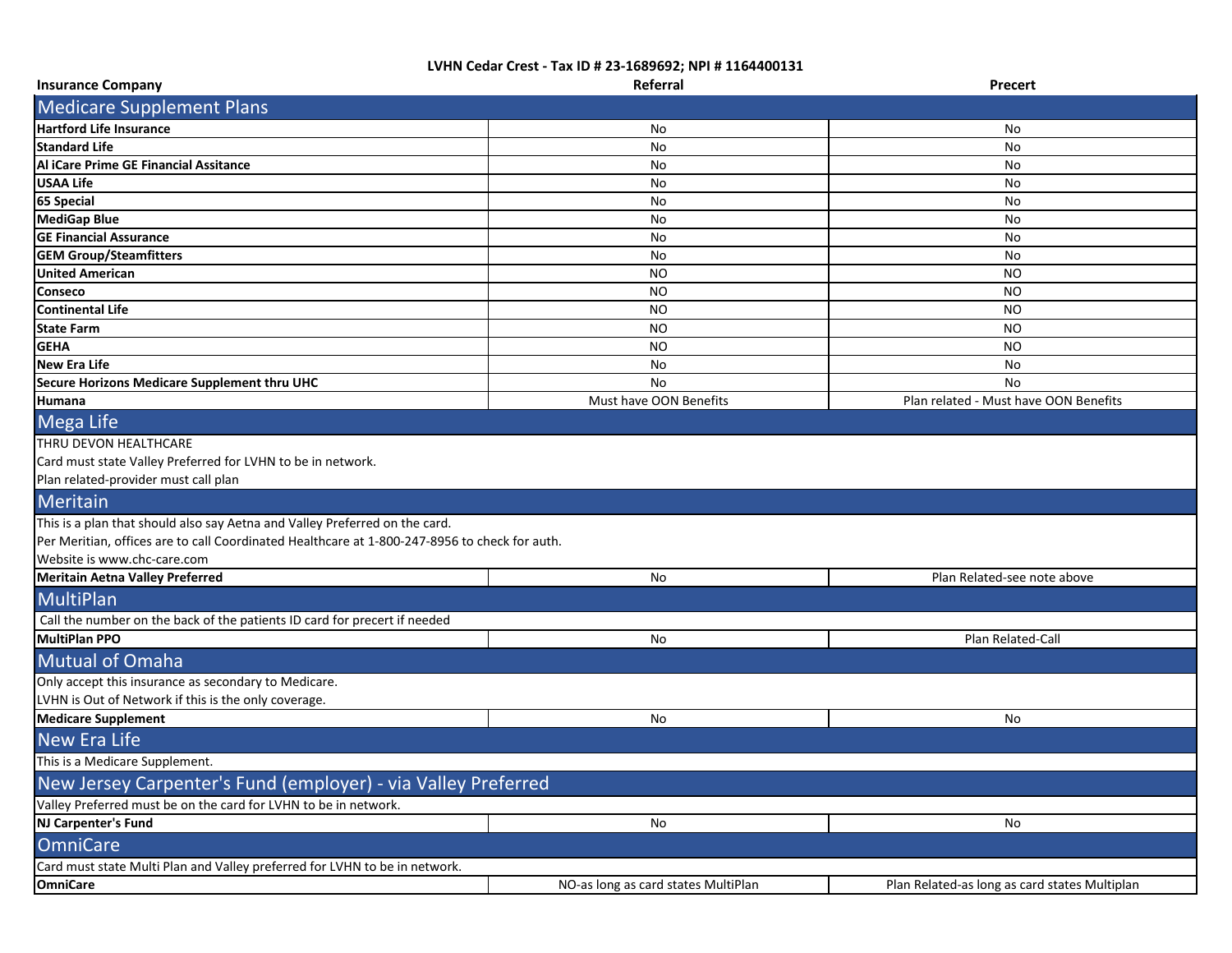| <b>Insurance Company</b>                                                                                                                               | Referral | <b>Precert</b>               |
|--------------------------------------------------------------------------------------------------------------------------------------------------------|----------|------------------------------|
| <b>One Call Medical</b>                                                                                                                                |          |                              |
| This was Raytel. It works the same way.                                                                                                                |          |                              |
| One Source will call us to schedule.                                                                                                                   |          |                              |
| We should be given a confirmation number.                                                                                                              |          |                              |
| Have patient sign Radiology Release Form.                                                                                                              |          |                              |
| Offices can call 1-800-872-2875 and ask for scheduling department.                                                                                     |          |                              |
| When calling One Call tell them we need a "Single Case Agreement" for a group health claim.                                                            |          |                              |
| Oxford Health Plans - via Valley Preferred                                                                                                             |          |                              |
| LVHN Provider# HO1282                                                                                                                                  |          |                              |
| For prior authorizations call Care Core at 1-877-773-2884. MUST inform offices that precertifications do go through CareCore.                          |          |                              |
| Oxford secondary to any other insurance MUST be precertified  2ND to MEDICARE does not need precert!                                                   |          |                              |
| Must also give offices the CPT codes as they are contrast related.                                                                                     |          |                              |
| These authorizations usually begin with "A"                                                                                                            |          |                              |
| <b>Oxford Health Plans</b>                                                                                                                             | No       | Yes CT, PET's and CTA's      |
| <b>Pabst Brewing Company</b>                                                                                                                           |          |                              |
| This is a retiree benefit plan that is secondary to Medicare.                                                                                          |          |                              |
| <b>Pabst Brewing Company</b>                                                                                                                           | No       | No                           |
| Pacificare - via Valley Preferred                                                                                                                      |          |                              |
| Card must stat Valley Preferred for LVHN to be in network.                                                                                             |          |                              |
| Check back of card for website/phone number to verify referral / authorization requirements.                                                           |          |                              |
| Pacificare via Valley Preferred                                                                                                                        | No       | Plan Related-Call            |
| Palmetto GBA (Railroad Medicare)                                                                                                                       |          |                              |
| <b>Palmetto GBA</b>                                                                                                                                    | No       | No                           |
| <b>PATHS</b>                                                                                                                                           |          |                              |
| This is a company that assists patients in recieving Medical Assistance benefits.                                                                      |          |                              |
| Visit will be marked as Do Not Bill Insurance -no need to remove the Paths Coverage from an account, Patient Financial Services will bill accordingly. |          |                              |
| Contact the Insurance Coordinator for pricing.                                                                                                         |          |                              |
| <b>PEBTF</b>                                                                                                                                           |          |                              |
| If patient or office states PEBTF; ask if it is Capital Blue Cross. If Capital Blue-see "C" for Capital Blue Cross.                                    |          |                              |
| If it is not Capital Blue Cross, it is usually second to Medicare and does not require an auth.                                                        |          |                              |
| <b>PEBTF</b>                                                                                                                                           | No       | Yes - see Capital Blue Cross |
| <b>Personal Choice</b>                                                                                                                                 |          |                              |
| Independence Blue Cross product                                                                                                                        |          |                              |
| For Precertification of CT Scans call AIM at 1-800-275-2583.                                                                                           |          |                              |
| Precerts thru AIM are NOT IV Contrast specific.                                                                                                        |          |                              |
| <b>Personal Choice</b>                                                                                                                                 | No       | Yes CT, PET and CTA          |
| Personal Choice 65 PPO - Medicare Advantage plan                                                                                                       | No       | Yes CT, PET and CTA          |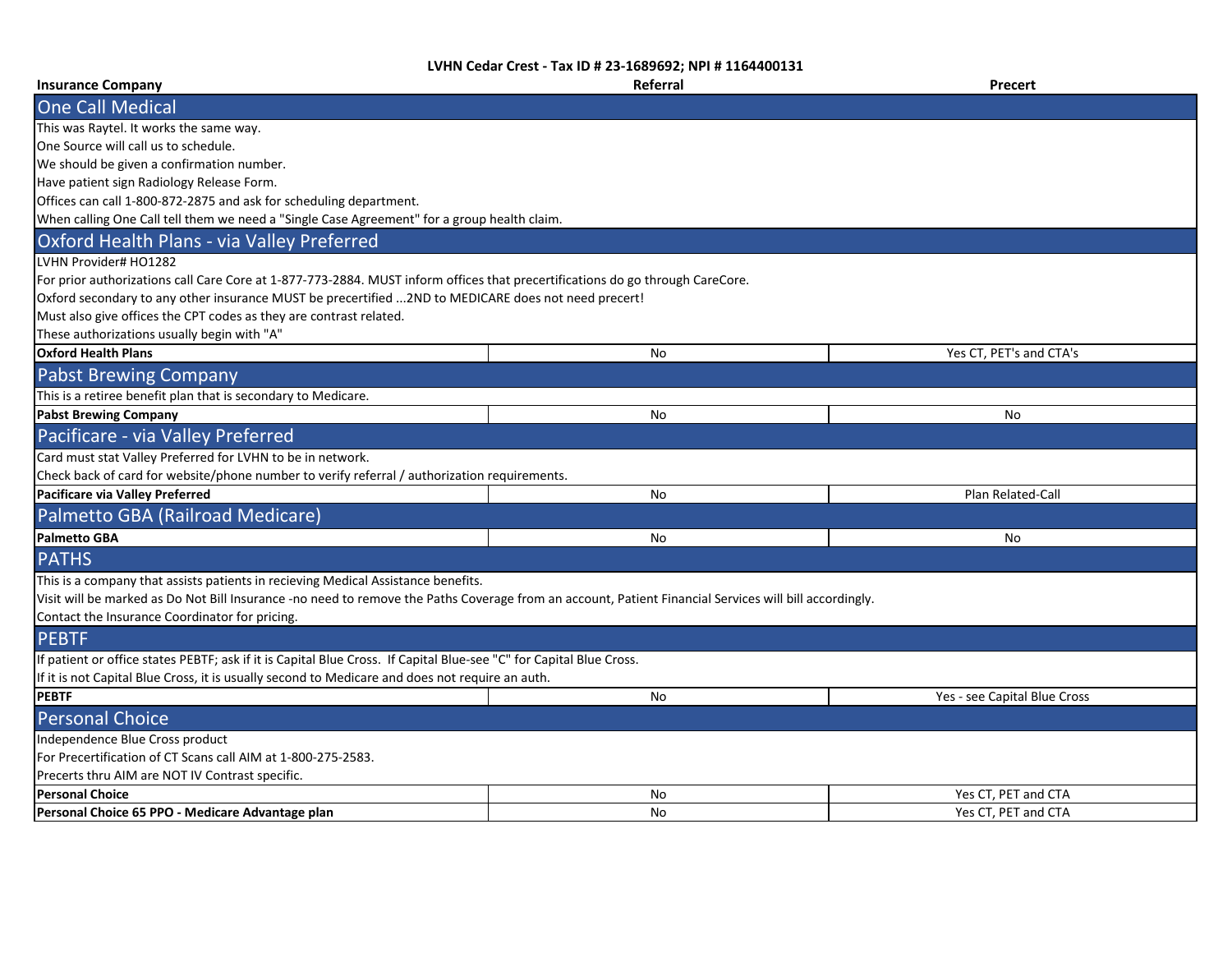| <b>Insurance Company</b>                                                                                                                                                      | Referral                               | <b>Precert</b>                         |
|-------------------------------------------------------------------------------------------------------------------------------------------------------------------------------|----------------------------------------|----------------------------------------|
| <b>PHCS</b>                                                                                                                                                                   |                                        |                                        |
| LVHN is Out of Network with this plan.                                                                                                                                        |                                        |                                        |
| <b>WEA Trust/Trust Preferred</b>                                                                                                                                              | Out of Network                         | Out of Network                         |
| <b>PHCS</b>                                                                                                                                                                   | Out of Network                         | Out of Network                         |
| <b>Plain Community</b>                                                                                                                                                        |                                        |                                        |
| This is a plan that LVHN has come up with for patients that are in the Amish/Mennonite community.                                                                             |                                        |                                        |
| The patient will have a card that does state Plain Community Identification Card.                                                                                             |                                        |                                        |
| These patients do not have insurance and are considered self pay, therefore they need to sign a "self pay" waiver.                                                            |                                        |                                        |
| <b>Plain Community</b>                                                                                                                                                        | No-must sign self pay waiver           | No-must sign self pay waiver           |
| Populytics / Choice Plus                                                                                                                                                      |                                        |                                        |
| thru Spectrum Administrators                                                                                                                                                  |                                        |                                        |
| Plan for LVHN employees                                                                                                                                                       |                                        |                                        |
| Customer Service 484-884-0417                                                                                                                                                 |                                        |                                        |
| CT VIRTUAL COLONOSCOPIES, CTA CORONARY AND PET CT'S REQUIRE A PRIOR AUTHORIZATION.                                                                                            |                                        |                                        |
| Providers should call 484-884-0417                                                                                                                                            |                                        |                                        |
| Calcium scoring is covered as screening                                                                                                                                       |                                        |                                        |
| Demographics and other info needs to be faxed to 484-884-0008.                                                                                                                |                                        |                                        |
| <b>Populytics</b>                                                                                                                                                             | No                                     | Yes - PET, CT Virtual and CTA Coronary |
| <b>PPHN</b>                                                                                                                                                                   |                                        |                                        |
| LVHN can accept as a secondary to Medicare - call # on back of card to ensure policy follows Medicare guidelines. We can accept if NOTHING is required. If it does NOT follow |                                        |                                        |
| Medicare guidelines we cannot accept this card.                                                                                                                               |                                        |                                        |
| <b>Secondary to Medicare</b>                                                                                                                                                  | <b>Must Follow Medicare Guidelines</b> | <b>Must follow Medicare Guidelines</b> |
| Regence BC/BS                                                                                                                                                                 |                                        |                                        |
| This is thru Oregon, Utah, Idaho and select counties of Washington                                                                                                            |                                        |                                        |
| Must check for precert with phone number on the back of the card.                                                                                                             |                                        |                                        |
| <b>Royal Neighbors of America</b>                                                                                                                                             |                                        |                                        |
| LVHN is Out of Network if this is the primary insurance.                                                                                                                      |                                        |                                        |
| We can accept this as secondary to Medicare as long as it follows Medicare guidelines.                                                                                        |                                        |                                        |
| <b>Secondary to Medicare</b>                                                                                                                                                  | <b>Follows Medicare Guidelines</b>     | <b>Follows Medicare Guidelines</b>     |
| Sara Lee Corporation (employer) - via Valley Preferred                                                                                                                        |                                        |                                        |
| The card must state Valley Preferred for LVHN to be In Network                                                                                                                |                                        |                                        |
| For precertification of CT Scans call Definity Health 888.333.4648                                                                                                            |                                        |                                        |
| Sara Lee Corporation via Valley Preferred                                                                                                                                     | No                                     | Yes CT, PET and CTA                    |
| SecureHorizons -thru United Healthcare                                                                                                                                        |                                        |                                        |
| Provider ID: Secure Horizons-thru United Healthcare                                                                                                                           |                                        |                                        |
| AARP Medicare Complete is the Medicare Replacement policy.                                                                                                                    |                                        |                                        |
| Authorizations are required thru United Healthcare, must contact the number on the back of the members card for authorization requirements.                                   |                                        |                                        |
| There is a Secure Horizon Medicare Supplemental policy but it must state supplement on the card.                                                                              |                                        |                                        |
| <b>AARP Medicare Complete HMO</b>                                                                                                                                             | HMO requires referral - all others NO  | YES-CT, CTA'S, PET                     |
| <b>Medicare Supplement</b>                                                                                                                                                    | No                                     | No                                     |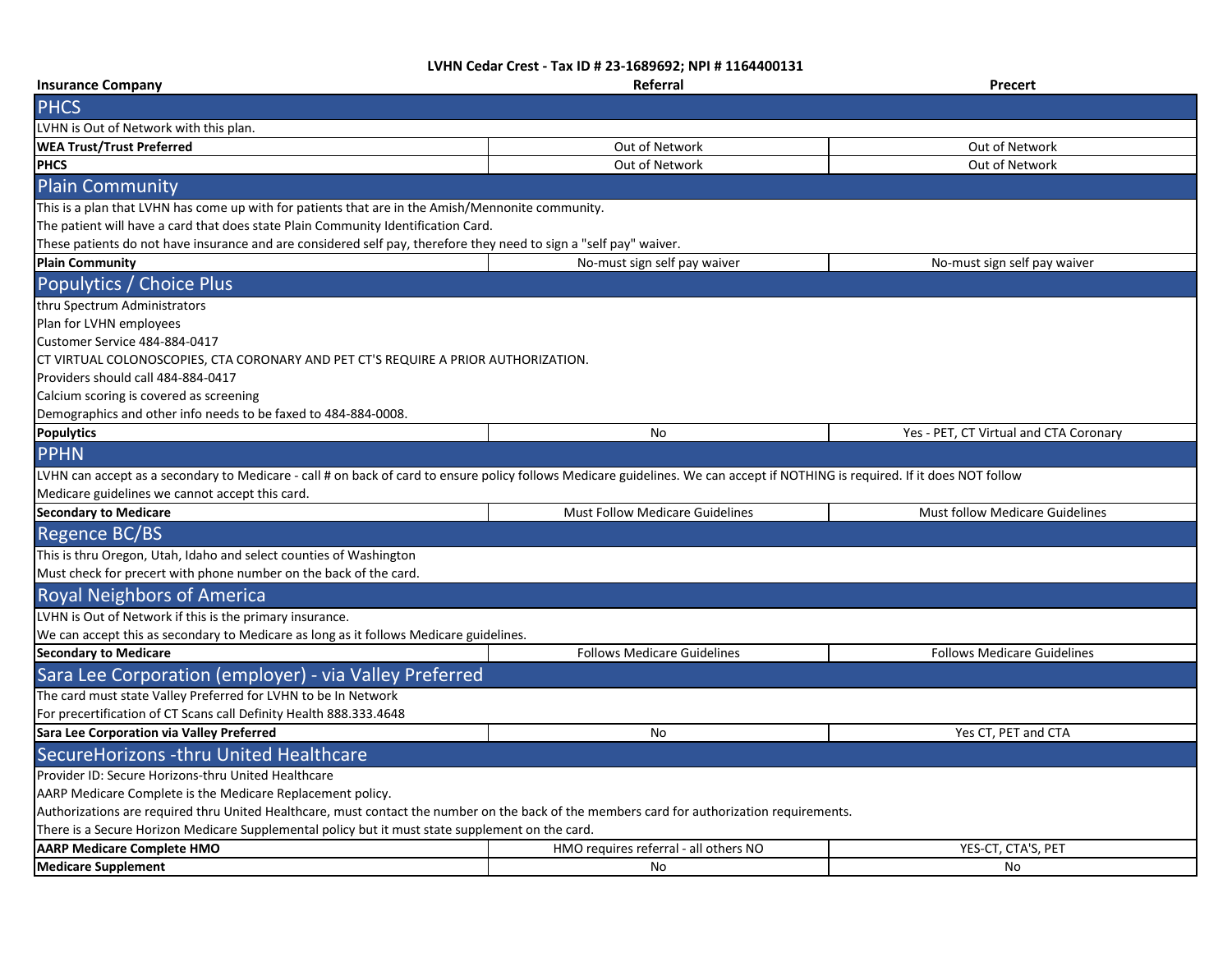| <b>Insurance Company</b>                                                                                                      | Referral  | Precert                 |
|-------------------------------------------------------------------------------------------------------------------------------|-----------|-------------------------|
| Security 65                                                                                                                   |           |                         |
| <b>Medicare Supplement</b>                                                                                                    | No        | No                      |
| Selectus Coordinated Care- see Geisinger                                                                                      |           |                         |
| <b>Selectus</b>                                                                                                               | No        | Yes-CT, PET and CTA     |
| <b>Senior Blue</b>                                                                                                            |           |                         |
| See Capital Blue Cross when precerting thru NIA                                                                               |           |                         |
| Authorizations are required for CT's, CTA's and PET                                                                           |           |                         |
| Authorizations thru NIA are NOT IV Contrast specific                                                                          |           |                         |
| HMO                                                                                                                           | <b>NO</b> | Yes - CT, CTA, PET      |
| <b>PPO</b>                                                                                                                    | No        | Yes - CT, CTA, PET      |
| Souderton Area School District (employer) - via Valley Preferred                                                              |           |                         |
| Card must state Valley Preferred for LVHN to be in network.                                                                   |           |                         |
| For precertification for CT scans call Inter-County Managed Care 800.952.3403                                                 |           |                         |
| Souderton Area School District via Valley Preferred                                                                           | No        | Yes CT, PET and CTA     |
| <b>Spectrum Administrators</b>                                                                                                |           |                         |
| Choice Plus is the primary insurance we see related to Spectrum Administrators.                                               |           |                         |
| There are policies other than Choice Plus-offices must check to see if plan needs precert and if LVHN is in network.          |           |                         |
| <b>Spectrum Admin</b>                                                                                                         | <b>NO</b> | Plan related-must check |
| Standard Life and Accident Insurance Co.                                                                                      |           |                         |
| <b>Medicare Supplement Plan</b>                                                                                               | No        | No                      |
| <b>State Farm</b>                                                                                                             |           |                         |
| Provider ID: State Farm                                                                                                       |           |                         |
| This is a Medicare Supplement plan and follows Medicare guidelines-no authorization is needed                                 |           |                         |
| <b>Sterling Life Insurance Company</b>                                                                                        |           |                         |
| <b>Sterling Medicare Option 1</b>                                                                                             | No        | No                      |
| <b>Sterling Medicare Select</b>                                                                                               | No        | No                      |
| <b>Option 2-PFFS</b>                                                                                                          | No        | No                      |
| <b>Todays Option</b>                                                                                                          |           |                         |
| Medicare Replacement plan - American Progressive and Today's Options are two names used interchangeably for the same company. |           |                         |
| PFFS plan does not have a network                                                                                             |           |                         |
| PPO plan is OON for LVHN. OON benefits will be applied - plan related, may need auth or ref                                   |           |                         |
| <b>Todays Option</b>                                                                                                          | see above | see above               |
| <b>TRICARE formerly CHAMPUS</b>                                                                                               |           |                         |
| LVHN is In Network with all Tricare Plans.                                                                                    |           |                         |
| CHAMPVA is a different plan                                                                                                   |           |                         |
| <b>TRICARE for Life</b>                                                                                                       | No        | No                      |
| <b>TRICARE Standard</b>                                                                                                       | No        | <b>No</b>               |
| TRICARE Prime / Prime Remote/North/Reserve                                                                                    | No        | Plan Related            |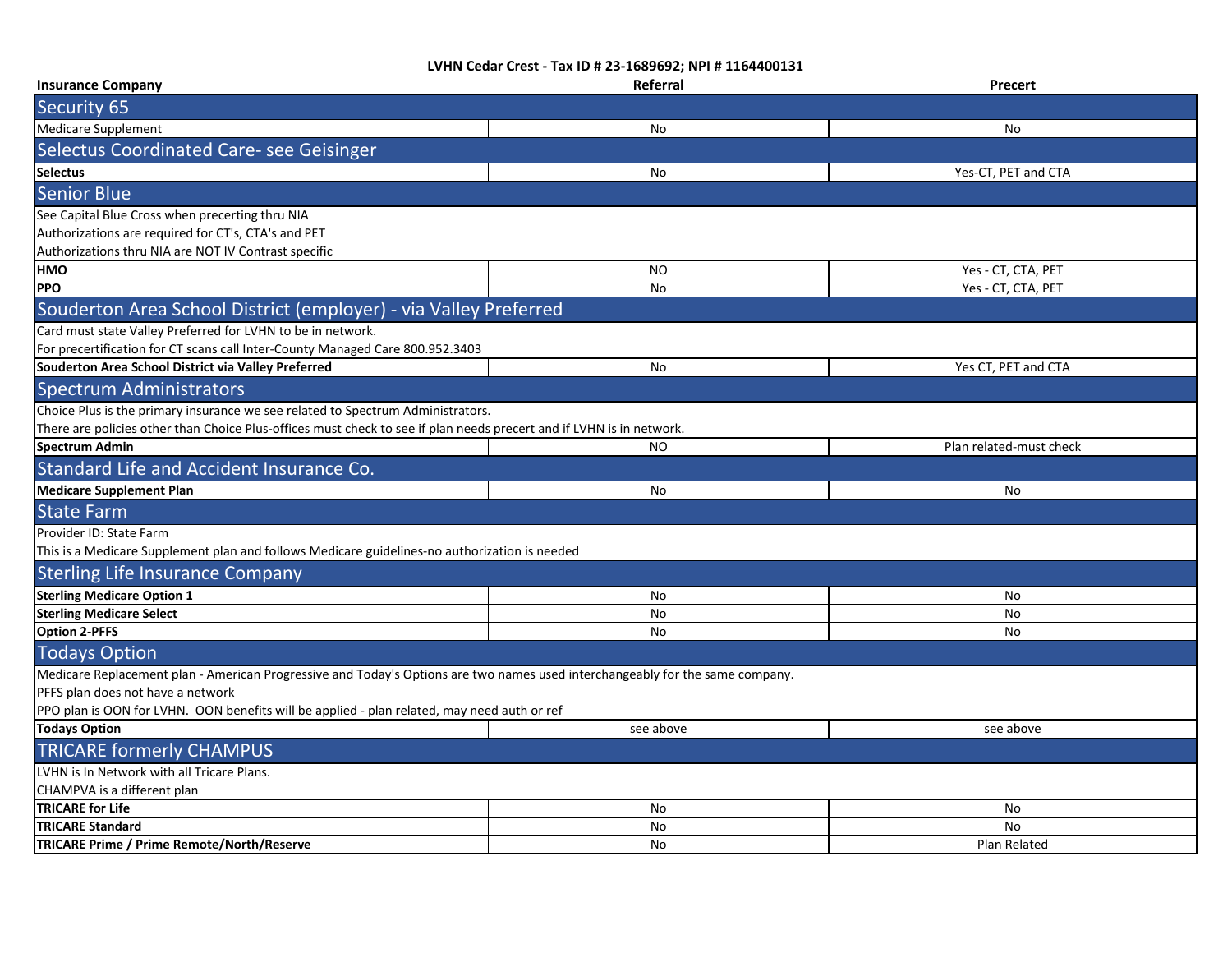| <b>Insurance Company</b>                                                                                                                                             | Referral | <b>Precert</b>                    |  |
|----------------------------------------------------------------------------------------------------------------------------------------------------------------------|----------|-----------------------------------|--|
| Trinity Industries (employer) - via Valley Preferred                                                                                                                 |          |                                   |  |
| Card must state Valley Preferred for LVHN to be In Network.                                                                                                          |          |                                   |  |
| For precertification call North America Health Plans 866.333.4648                                                                                                    |          |                                   |  |
| <b>Trinity Industries</b>                                                                                                                                            | No       | Plan Related                      |  |
| <b>UMR (United Healthcare)</b>                                                                                                                                       |          |                                   |  |
| This is apart of the United Healthcare Network                                                                                                                       |          |                                   |  |
| Authorizations are plan related                                                                                                                                      |          |                                   |  |
| Must contact phone number on the back of the members card to verify referral / authorization requirements.                                                           |          |                                   |  |
| <b>UMR</b>                                                                                                                                                           | No       | Plan related                      |  |
| Unicare - via Valley Preferred                                                                                                                                       |          |                                   |  |
| Scheduling through Raytel Imaging - Raytel must give a billing confirmation number prior to scheduling                                                               |          |                                   |  |
| Raytel's phone # is 800-453-0574                                                                                                                                     |          |                                   |  |
| X-RAYS, ULTRASOUNDS, CT's, CTA's and PET scans need to be confirmed thru Raytel                                                                                      |          |                                   |  |
| Offices will need to call the number on the back of the members ID card for billing confirmation(there is no set number to call for authorization)                   |          |                                   |  |
| The Medicare Replacement plan does not need to go thru Raytelthis follows Medicare guidelines                                                                        |          |                                   |  |
| <b>PPO</b>                                                                                                                                                           | No       | Yes-CT's, CTA's and PET scans     |  |
| <b>Travel Access</b>                                                                                                                                                 | No       | Yes-CT's, CTA's and PET scans     |  |
| Security Choice Enhanced-Medicare replacement plan                                                                                                                   | No       | No                                |  |
| <b>United American</b>                                                                                                                                               |          |                                   |  |
| Provider ID: United American                                                                                                                                         |          |                                   |  |
| This is a Medicare Supplement plan                                                                                                                                   |          |                                   |  |
| No referral or authorization is required                                                                                                                             |          |                                   |  |
| UnitedHealthcare - via Valley Preferred                                                                                                                              |          |                                   |  |
| United Health uses the term "notification" the same way every other company uses the term "precertification"                                                         |          |                                   |  |
| Offices must call 1-866-889-8054 for notification/certification for all PET Scans, CTA and CT scans.                                                                 |          |                                   |  |
| New United HC cards for the Unison Product will have the words "COMMUNITY PLAN" in a box next to United HC. When offices say the patient has United HC you should be |          |                                   |  |
| asking if the card has COMMUNITY PLAN on it. PET scans do need precert unless the doctors office is a GOLD STAR provider.                                            |          |                                   |  |
| If United Health Care is secondary to Medicare it does NOT need precert and is not plan related.                                                                     |          |                                   |  |
| If United Health Care is secondary to any other insurance except Medicare, it still needs to be checked.                                                             |          |                                   |  |
| Prenotifications are IV Contrast specific-the office must precert with or without IV Contrast specifically                                                           |          |                                   |  |
| NO referrals needed for any plans                                                                                                                                    |          |                                   |  |
| As of 8/26/11 UHC Community Plan no longer requires referrals.                                                                                                       |          |                                   |  |
| As of 8/21/13, UMR is plan related for CT, CTA, and PET.                                                                                                             |          |                                   |  |
| CT will need auth for UHC Community Plan - the authorization # is 1-800-414-9025                                                                                     |          |                                   |  |
| <b>Medicare Advantage PPO</b>                                                                                                                                        | No       | Plan Related                      |  |
| <b>Empire Plan</b>                                                                                                                                                   | No       | Plan Related- call 1-888-333-9067 |  |
| <b>Access America Harvard Pilgrim Health Care</b>                                                                                                                    | No       | Yes-through NIA                   |  |
| <b>Secure Horizons Medicare Replacement</b>                                                                                                                          | No       | Yes                               |  |
| <b>Secure Horizons Medicare Supplement</b>                                                                                                                           | No       | No                                |  |
| <b>Choice Plus</b>                                                                                                                                                   | No       | Plan related                      |  |
| <b>United HC-PFFS</b>                                                                                                                                                | No       | Plan Related                      |  |
| <b>United Health Care</b>                                                                                                                                            | No       | Plan related                      |  |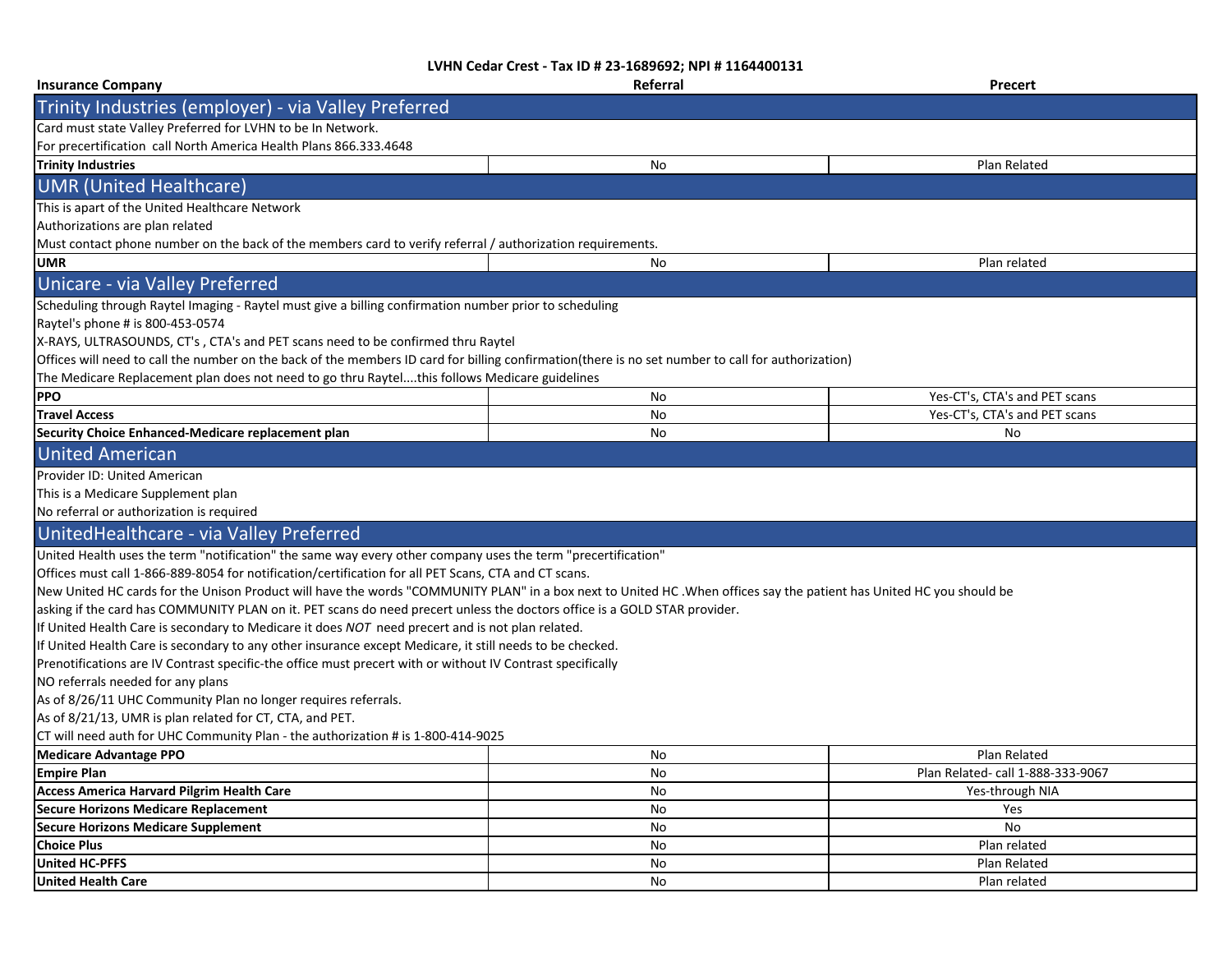| <b>Insurance Company</b>                                                                                                                             | Referral                   | Precert                     |  |
|------------------------------------------------------------------------------------------------------------------------------------------------------|----------------------------|-----------------------------|--|
| UnitedHealthcare - via Valley Preferred                                                                                                              |                            |                             |  |
| United HC Community plan for families                                                                                                                | No                         | Plan Related                |  |
| <b>UMR</b>                                                                                                                                           | No                         | Plan related - See UMR      |  |
| <b>Compass HAS</b>                                                                                                                                   | <b>YES</b>                 | Plan related                |  |
| <b>United HC Community Plan for Kids</b>                                                                                                             | No                         | Plan Related                |  |
| <b>UPMC</b>                                                                                                                                          |                            |                             |  |
| This can be a commercial product, Medicare replacement, CHIP program, or a Medicaid.                                                                 |                            |                             |  |
| The only UPMC insurance LVHN is in network with is UPMC for You.                                                                                     |                            |                             |  |
| For all other UPMC Plans, If patient has OON benefits, they may come to LVHN but will have a higher copay and may need authorizations and referrals. |                            |                             |  |
| Eligibility must be checked in One Source                                                                                                            |                            |                             |  |
| <b>UPMC for You</b>                                                                                                                                  | <b>No</b>                  | Plan related                |  |
| <b>UPMC</b> for Life                                                                                                                                 | Out of Network - See Above | OON - plan related          |  |
| <b>UPMC Health Plan (commercial insurance)</b>                                                                                                       | Out of Network - See Above | OON - plan related          |  |
| <b>UPMC for Kids</b>                                                                                                                                 | <b>No</b>                  | Plan Related                |  |
| <b>USAA Life</b>                                                                                                                                     |                            |                             |  |
| <b>Medicare Supplement</b>                                                                                                                           | No                         | No                          |  |
| <b>Valley Preferred</b>                                                                                                                              |                            |                             |  |
| Verify there are no other major insurance companies on the card before choosing Valley Preferred.                                                    |                            |                             |  |
| All Valley Preferred plans should be checked for referral / authorization requirements.                                                              |                            |                             |  |
| Dental Care Alliance - call Synergy 800.796.7587                                                                                                     | <b>No</b>                  | Plan Related                |  |
| ICHP Inter-County Hospitalization Plan- call Inter-County Managed Care                                                                               | <b>No</b>                  | Plan Related                |  |
| Services 800.952.3404                                                                                                                                |                            |                             |  |
| Souderton Area School District - call Inter-County Managed Care Services                                                                             |                            | Plan Related                |  |
| 800.952.3404                                                                                                                                         | No                         |                             |  |
| Trinity Industries - call North American Health Plans 866.333.4648                                                                                   | No                         | Plan Related                |  |
| Knoll, Inc. - call Guided2Health 800.542.6355                                                                                                        | No                         | Plan Related - See Knoll    |  |
| Lehigh Select (Tier 1) See Health America                                                                                                            | See Health America         | See Health America          |  |
| Hamon Corp. - call Healthcare Strategies 888.599.1515                                                                                                | <b>No</b>                  | Plan Related                |  |
| Sara Lee Corp - call Definity Health                                                                                                                 | No                         | Plan related                |  |
| <b>Federated Insurance</b>                                                                                                                           | <b>NO</b>                  | Plan Related                |  |
| <b>Builders Benefits (Health America)</b>                                                                                                            | <b>NO</b>                  | Plan Related                |  |
| <b>Meritain Aetna</b>                                                                                                                                | No                         | Plan Related - See Meritain |  |
| Aetna Signature                                                                                                                                      | <b>NO</b>                  | Plan Related                |  |
| <b>Veteran's Administration</b>                                                                                                                      |                            |                             |  |
| If we are billing VA, the patient/office needs to obtain an approval from the VA for the patient to come here for their study.                       |                            |                             |  |
| This cannot be secondary to Medicare. Patient is either billing Medicare, or getting approval from the VA to come here and only billing VA.          |                            |                             |  |
| <b>Wellpoint (BCBS)</b>                                                                                                                              |                            |                             |  |
| Blue Cross Blue Shield plan                                                                                                                          |                            |                             |  |
| Check front and back of card                                                                                                                         |                            |                             |  |
| Office calls number on card - plan related                                                                                                           |                            |                             |  |
| <b>Wellpoint BC/BS</b>                                                                                                                               | No                         | Plan Related-Call           |  |